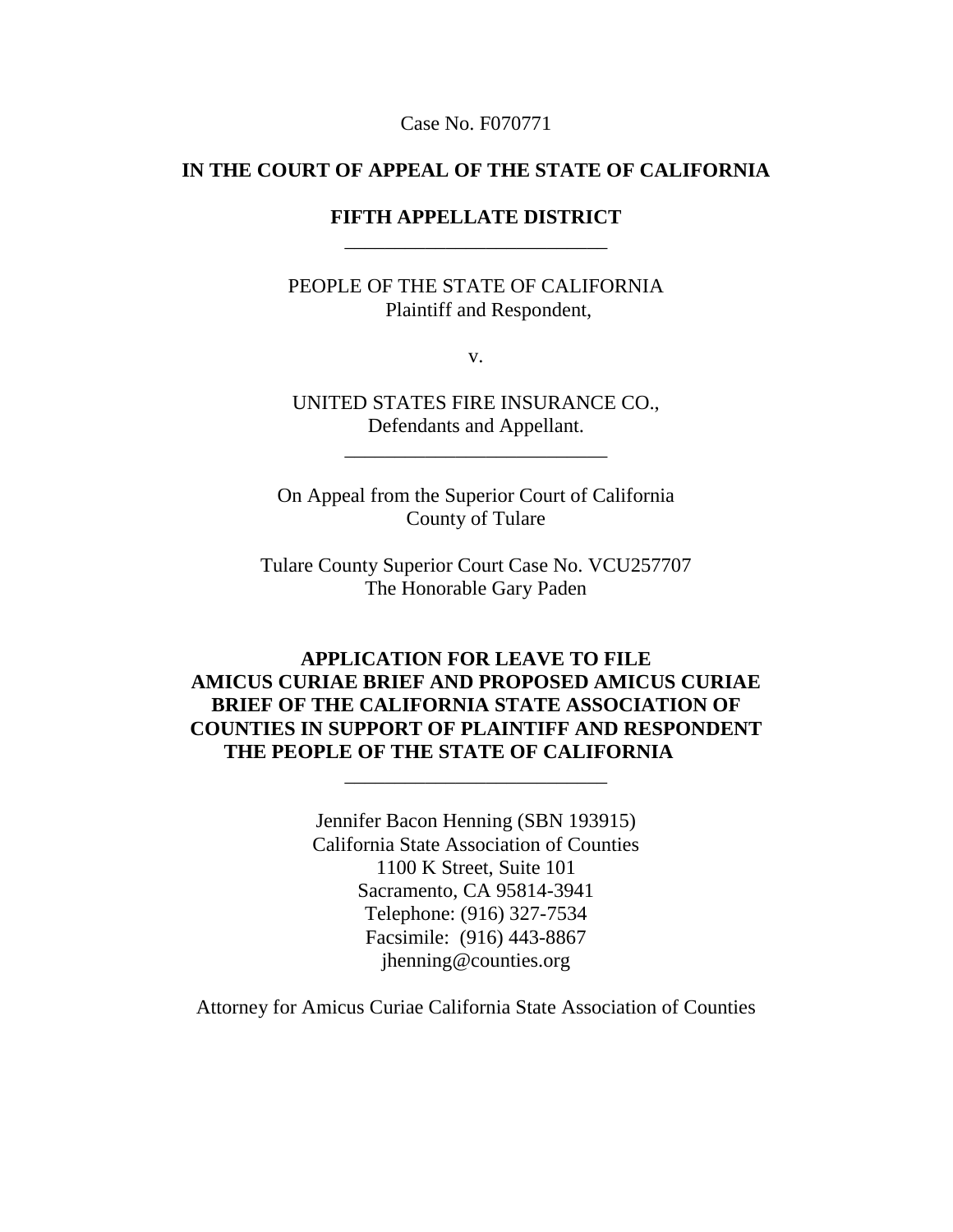The California State Association of Counties ("CSAC") seek leave to file the attached amicus brief in support of the People of the State of California, represented by the County of Tulare in this case ("County").

CSAC is a non-profit organization. The membership consists of 58 California counties. CSAC sponsors a Litigation Coordination Program, which is administered by the County Counsels' Association of California and is overseen by the Litigation Overview Committee, comprised of county counsels throughout the state. The Litigation Overview Committee monitors litigation of concern to counties statewide and has determined that this case is a matter affecting all counties.

This case presents important public policy issues related to bail forfeiture matters. Counties are tasked with administering the process of the bail system and bail forfeiture. Counties are also among the agencies that receive a portion of the forfeiture proceeds. Therefore, counties have an interest in ensuring that the forfeiture statutes are properly implemented.

This case raises the interpretation of Penal Code section 1305.4. Specifically, under section 1305.4, how does a court measure an order of extension for forfeiture? CSAC agrees with the County's interpretation and with the trial court's conclusion that Section 1305.4 it limited to extending the forfeiture period for a maximum of 180 days. Therefore, in conjunction with the 185 days provided by section 1305, a surety has a total of 365 days to locate and return a defendant. The County's interpretation endorses this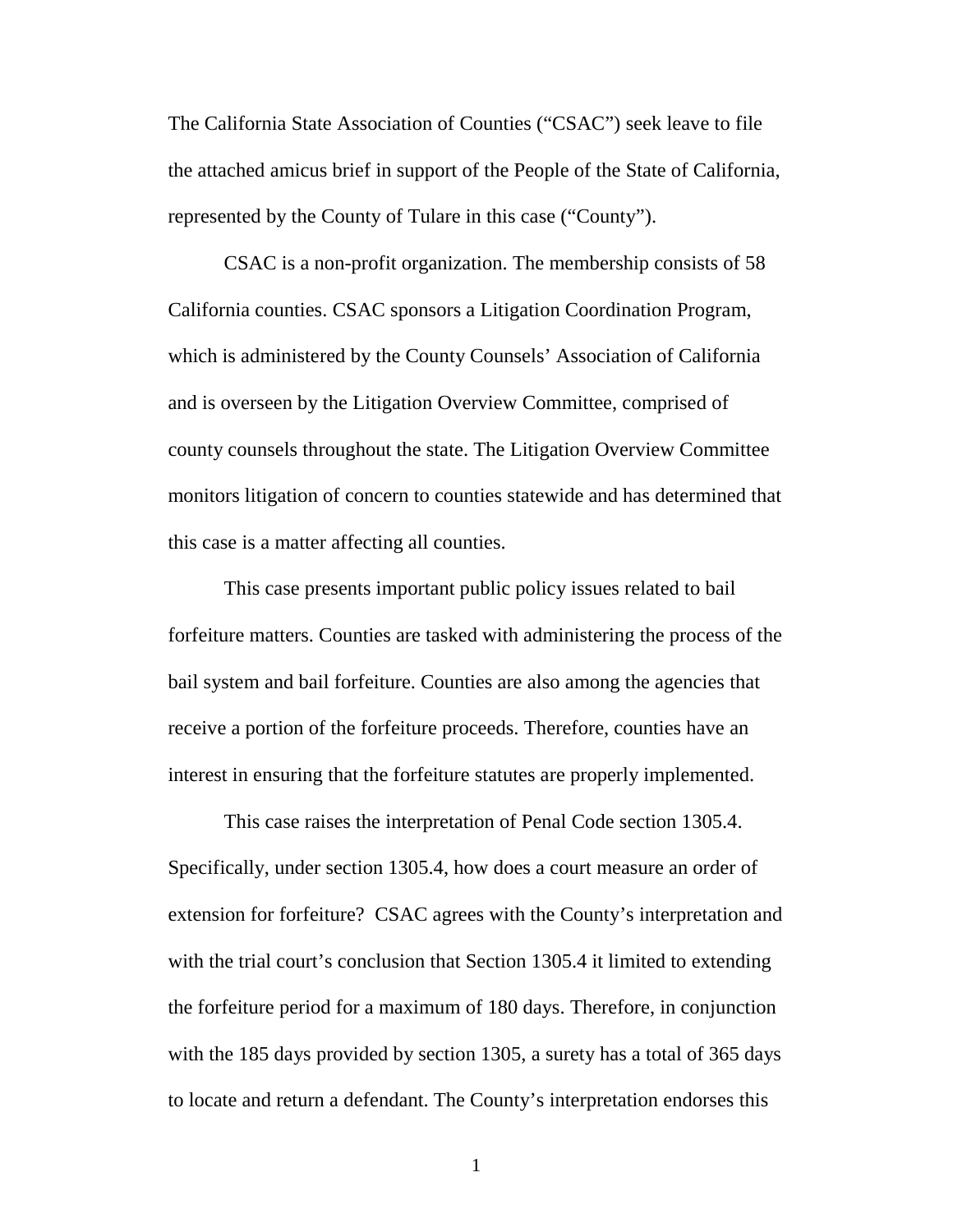view, whereas Surety's interpretation provides the possibility for a surety to exceed the maximum 365 days provided by the statutes.

The public policy implications in adopting the County's interpretation are critical to CSAC. The Legislature intended to limit extensions for forfeiture, and by adopting the County's interpretation, this court would allow for a clear timeframe as to when forfeiture may be declared rather than having the possibility of limitless extensions, which would unreasonably drag on the forfeiture period. The County's interpretation also provides courts with a clear timeframe to properly apply section 1306, which requires courts to enter summary judgment within 90 days of declaring forfeiture.

As the County's interpretation allows for a clear application of the statutes, allows counties to timely receive their portion of bail forfeitures, and is consistent with legislative intent. By contrast, the Surety's interpretation is contrary to the Legislature's intent and creates administrative and economic problems for courts and counties. It should be rejected.

CSAC has reviewed the briefing submitted by both parties in this matter. The proposed amicus brief does not duplicate the arguments, but is intended to provide additional arguments to assist the court in deciding the matter by focusing on the intent of the statute as well as the public policy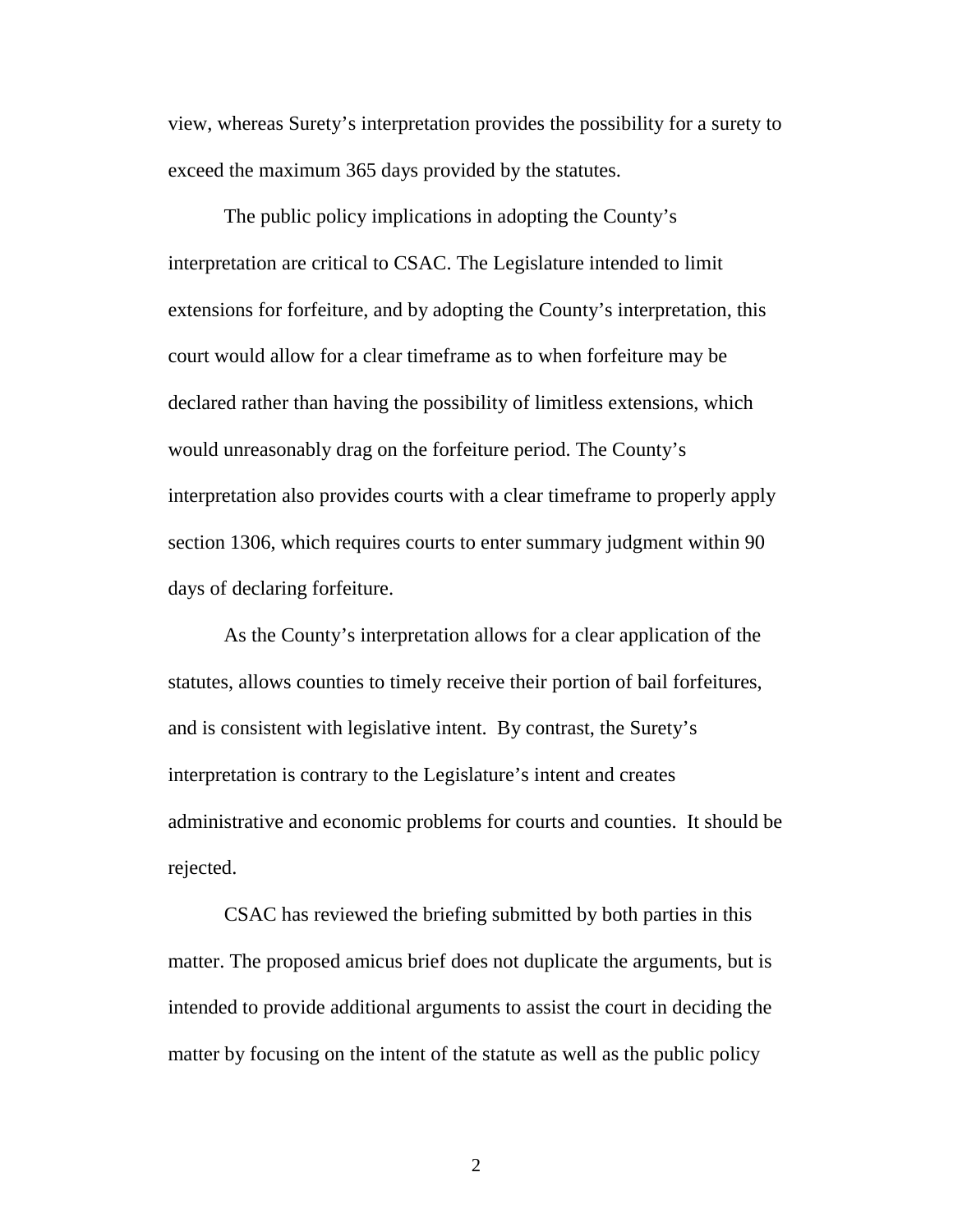implications of the question presented. It is CSAC's view that the County's interpretation should be adopted and the trial court's decision upheld.

Dated: June 10, 2015 Respectfully submitted,

By:

### JENNIFER BACON HENNING

\_\_\_\_\_\_\_\_\_\_\_\_\_\_\_\_\_\_\_\_\_\_\_\_

Attorney for Amicus Curiae California State Association of Counties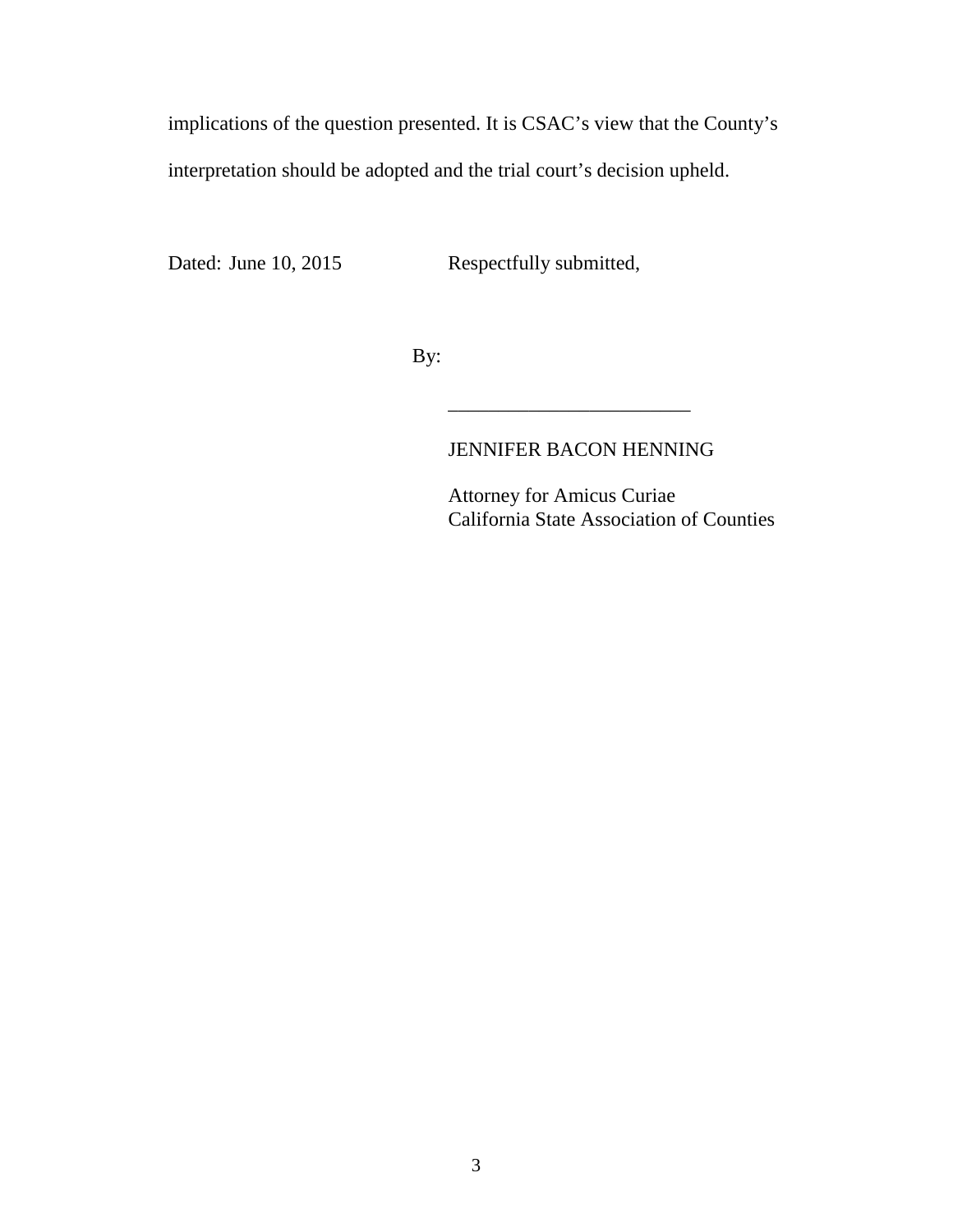Case No. F070771

#### **IN THE COURT OF APPEAL OF THE STATE OF CALIFORNIA**

### **FIFTH APPELLATE DISTRICT** \_\_\_\_\_\_\_\_\_\_\_\_\_\_\_\_\_\_\_\_\_\_\_\_\_\_

PEOPLE OF THE STATE OF CALIFORNIA Plaintiff and Respondent,

v.

UNITED STATES FIRE INSURANCE CO., Defendants and Appellant.

\_\_\_\_\_\_\_\_\_\_\_\_\_\_\_\_\_\_\_\_\_\_\_\_\_\_

On Appeal from the Superior Court of California County of Tulare

Tulare County Superior Court Case No. VCU257707 The Honorable Gary Paden

## **[PROPOSED] AMICUS CURIAE BRIEF OF THE CALIFORNIA STATE ASSOCIATION OF COUNTIES IN SUPPORT OF PLAINTIFF AND RESPONDENT THE PEOPLE OF THE STATE OF CALIFORNIA**

\_\_\_\_\_\_\_\_\_\_\_\_\_\_\_\_\_\_\_\_\_\_\_\_\_\_

Jennifer Bacon Henning (SBN 193915) California State Association of Counties 1100 K Street, Suite 101 Sacramento, CA 95814-3941 Telephone: (916) 327-7534 Facsimile: (916) 443-8867 jhenning@counties.org

Attorney for Amicus Curiae California State Association of Counties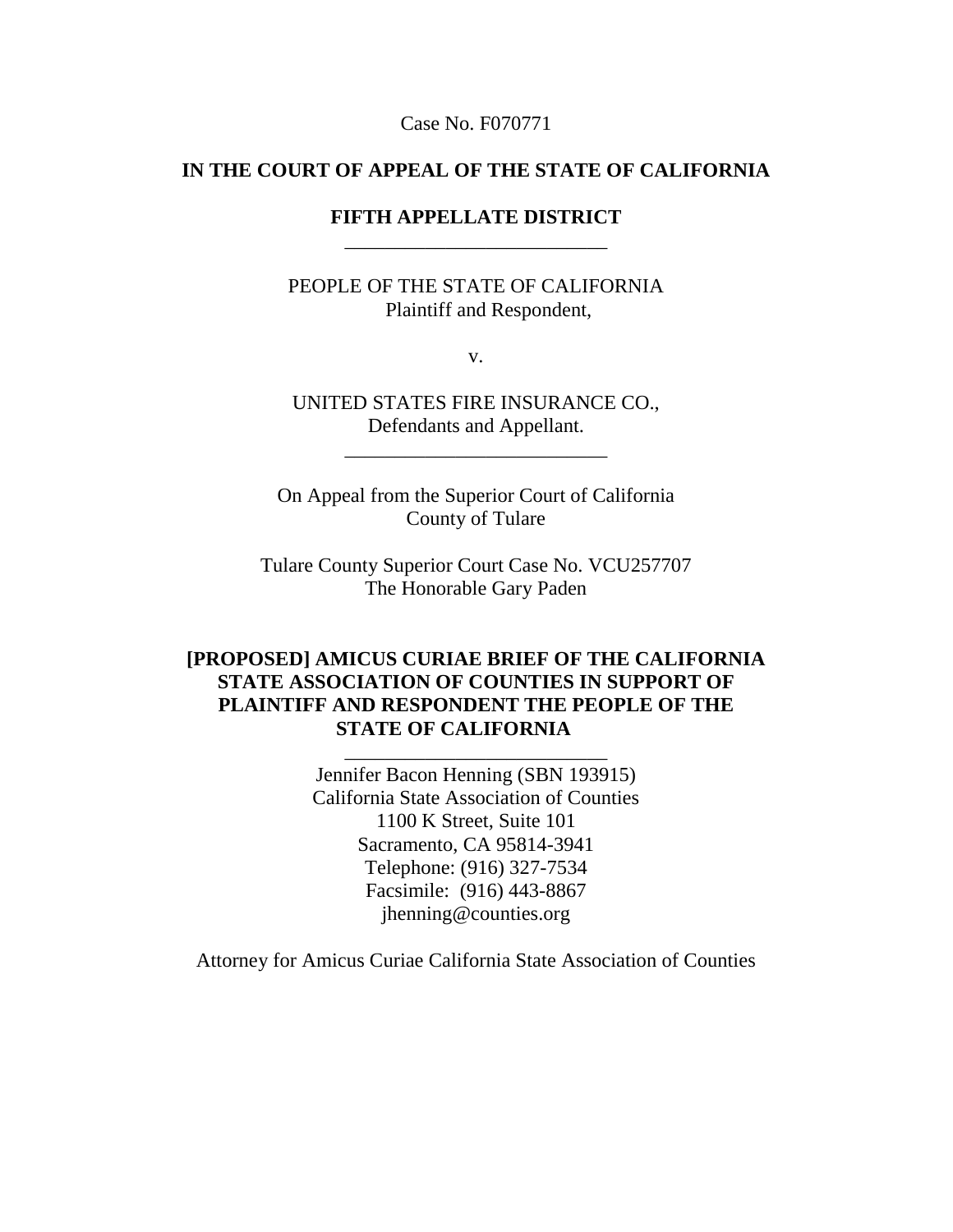# **TABLE OF CONTENTS**

| I. The Plain Language of the Statute and Legislative Intent Support<br>Limiting the Total Time for Returning a Criminal Defendant to 365                                                                                                               |
|--------------------------------------------------------------------------------------------------------------------------------------------------------------------------------------------------------------------------------------------------------|
| A. The Statute is Clear on its Face that an Extension Cannot                                                                                                                                                                                           |
| B. Governing Case Law Limits Penal Code section 1305.4 to a<br>Total of 365 Days to Return a Criminal Defendant5                                                                                                                                       |
| C. Legislative Intent Also Supports Limiting the Total Period                                                                                                                                                                                          |
| II. The County's Interpretation of Section 1305.4 Provides a Clear<br>Timeframe for Courts to Properly Apply Section 1306, Which<br>Allows Courts to Enter Summary Judgment Against Defaulting<br>Defendants Within the Requirements of the Statute 11 |
| III. The Surety's Interpretation Creates Absurd Results for Counties                                                                                                                                                                                   |
|                                                                                                                                                                                                                                                        |
|                                                                                                                                                                                                                                                        |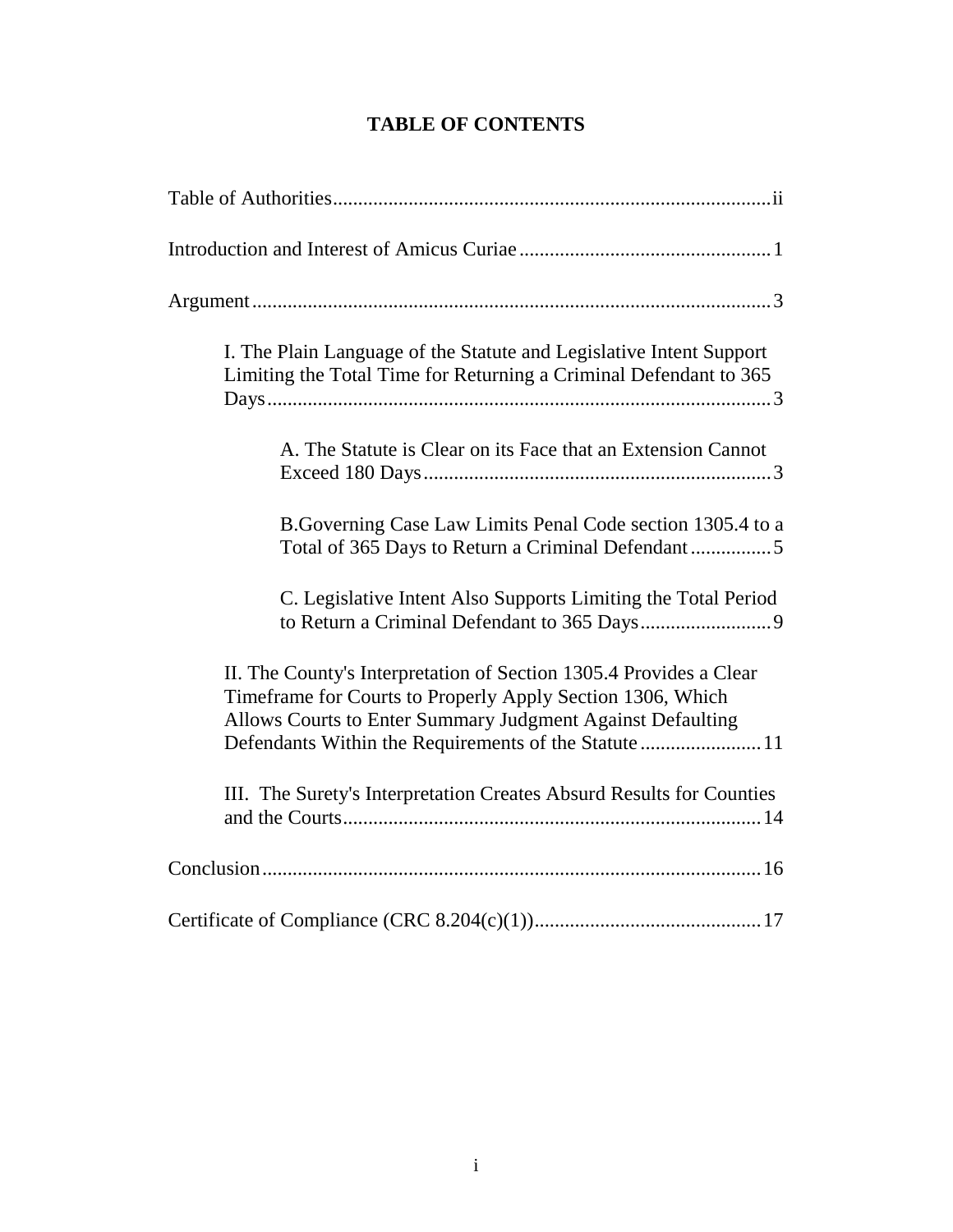# **TABLE OF AUTHORITIES**

# **CASES**

| Associates Discount Corp. v. Tobb Co. (1966) 241 Cal.App.2d 54114, 15 |
|-----------------------------------------------------------------------|
|                                                                       |
| Cal. Teachers Assn. v. San Diego Community College Dist.              |
|                                                                       |
| County of Los Angeles v. Williamsburg National Ins. Co. (2015) 235    |
| County of Sacramento v. Ins. Co. of the West                          |
|                                                                       |
|                                                                       |
|                                                                       |
| Los Angeles Finance Co. v. Flores (1952) 110 Cal.App.2d Supp. 850  4  |
| People v. Accredited Surety & Casualty Co., Inc.                      |
| People v. American Contractors Indemnity Co.                          |
| People v. Amwest Surety Ins. Co. (1980) 105 Cal.App.3d 5111           |
|                                                                       |
| People v. Fairmont Specialty Group (2009) 173 Cal.App.4th 146 12, 14  |
|                                                                       |
| People v. Ranger Ins. Co. (1992) 9 Cal.App.4th 1302  14               |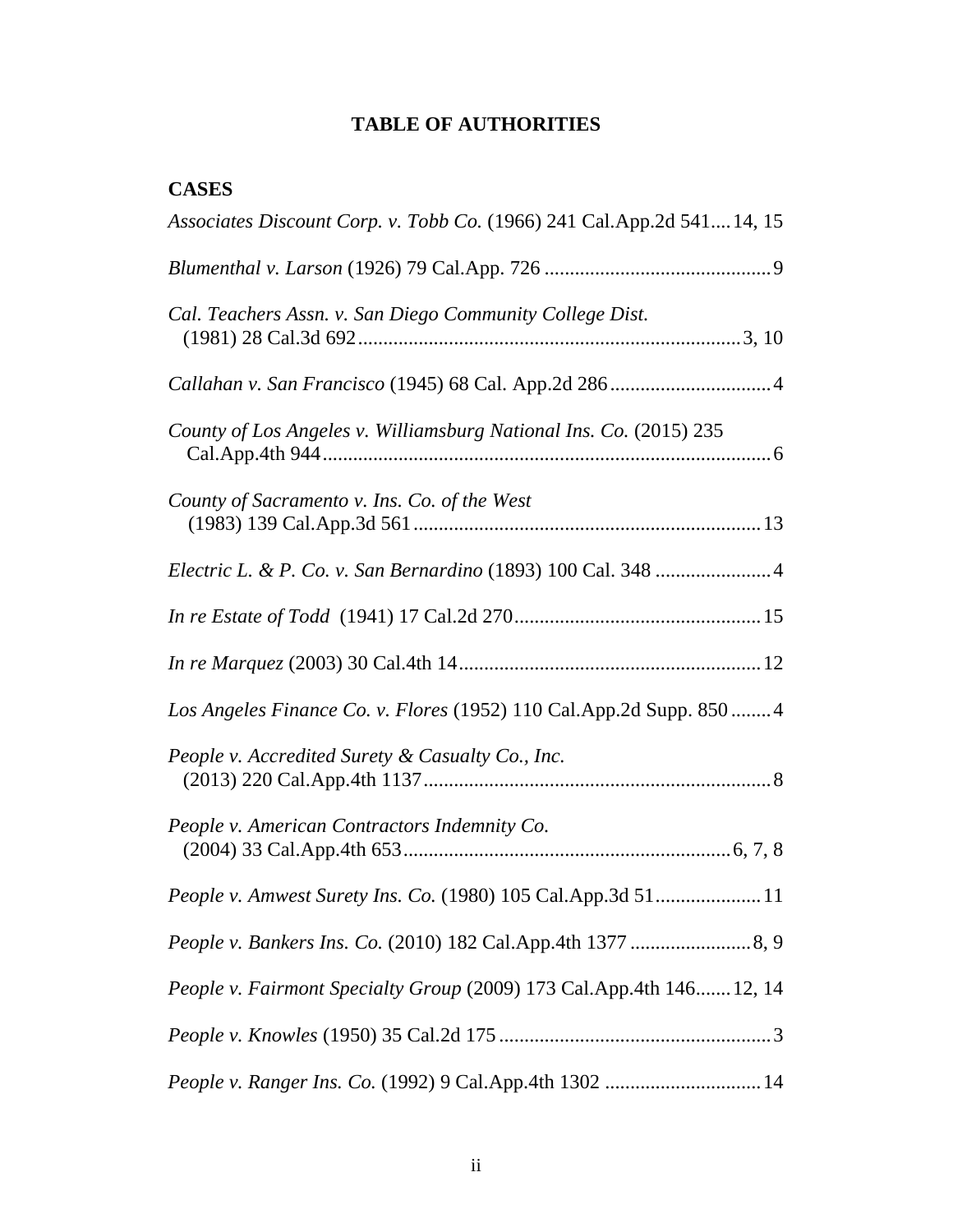| People v. Ranger Ins. Co. (1996) 51 Cal.App.4th 1379  11               |
|------------------------------------------------------------------------|
|                                                                        |
|                                                                        |
| People v. Taylor Billingslea Bail Bonds                                |
| Regents of Univ. of Cal. v. Superior Court of Los Angeles County       |
| Select Base Materials v. Board of Equal. (1959) 51 Cal. 2d 640  10     |
|                                                                        |
| Whitley v. Superior Court of Los Angeles County (1941) 18 Cal.2d 75  4 |
| <b>STATUTES</b>                                                        |
|                                                                        |
|                                                                        |
|                                                                        |
|                                                                        |
|                                                                        |
|                                                                        |
|                                                                        |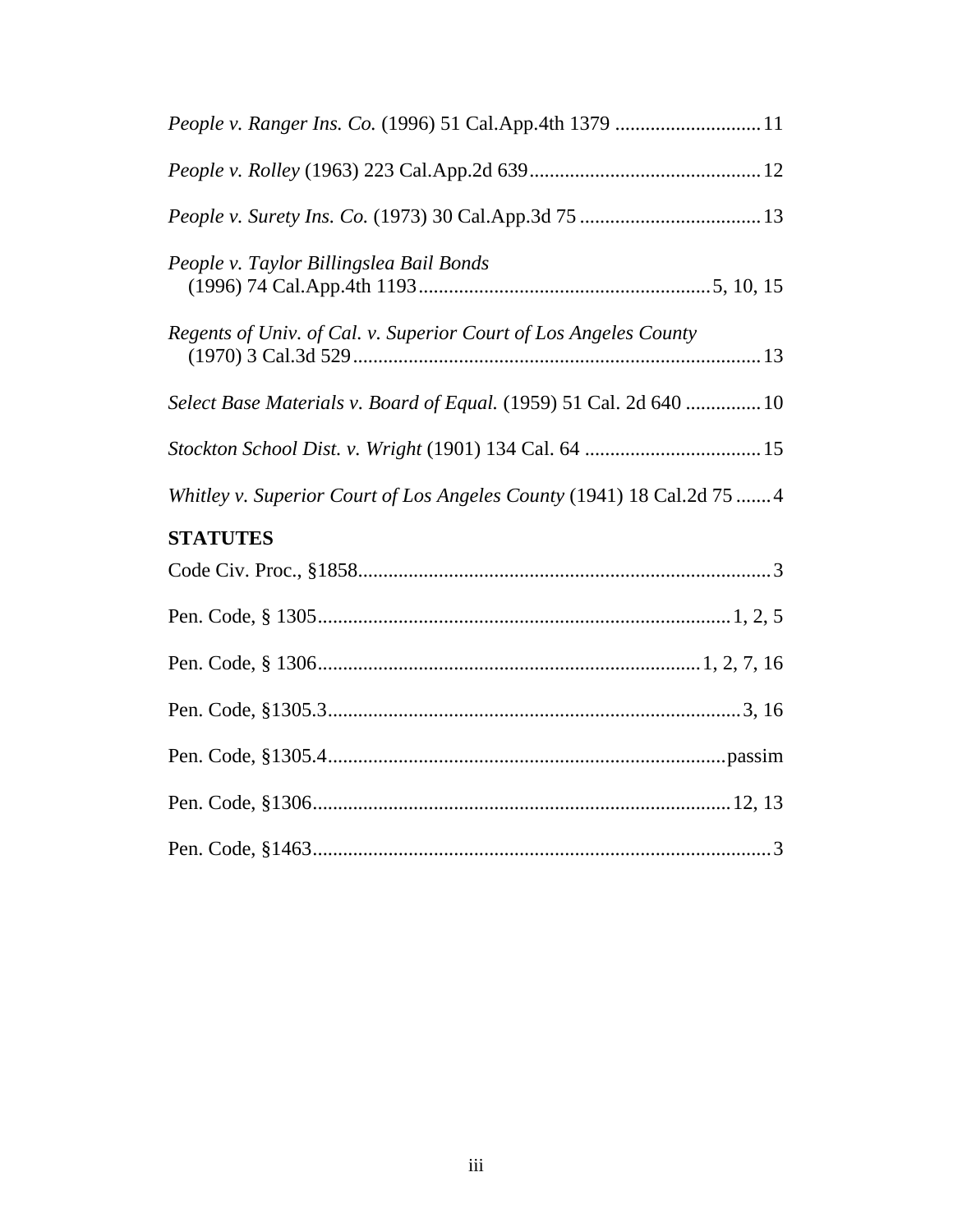#### **INTRODUCTION AND INTEREST OF AMICUS CURIAE**

Penal Code section  $1305<sup>1</sup>$  $1305<sup>1</sup>$  provides that a criminal defendant has a 180-day period, with an additional five days to allow for mailing of a notice order, to appear in court for arraignment, trial, or judgment. The criminal defendant's failure to appear allows the court to declare forfeiture of bail. If there is "good cause," section 1305.4 allows the court to grant an extension of 180 days in addition to the original 185 days provided in section 1305. Thus, a defendant has a total of 365 days before a court may declare forfeiture of bail. If forfeiture is declared, section 1306 provides that the court must enter summary judgment within 90 days against the defendant for the amount of the bond.

The question presented in this case is: what is the total number of days that an extension may be granted under section 1305.4? The court is presented with two conflicting interpretations of section 1305.4:

- (1) The Surety argues that section 1305.4 provides a surety with an extension of 180 days from the date the extension is granted.
- (2) The People, as represented by the County of Tulare ("County") argue that section 1305.4 provides that a surety has an extension period of up to 180 days, measuring from

<span id="page-8-0"></span> $<sup>1</sup>$  All further statutory references are to the Penal Code unless otherwise</sup> indicated.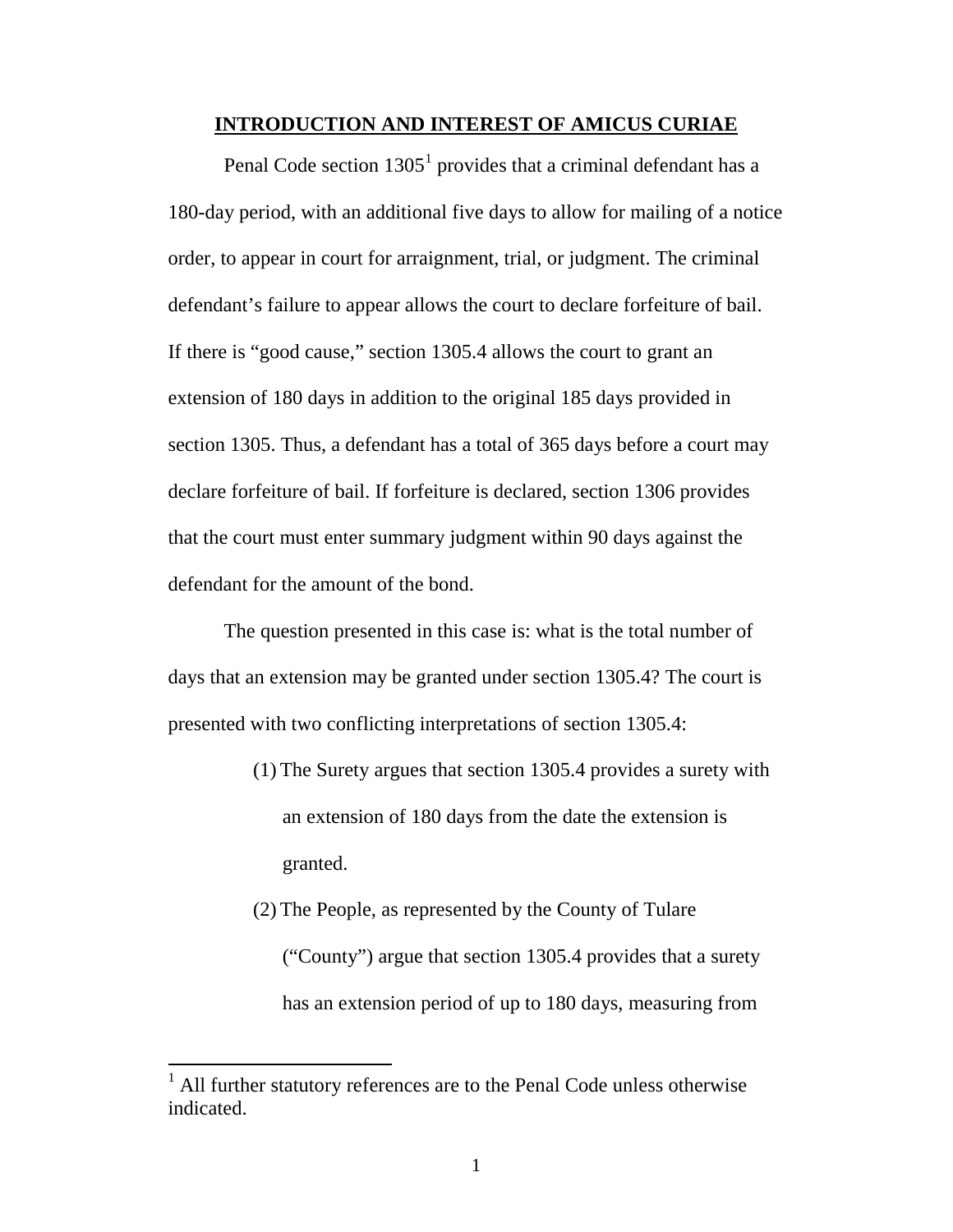the date the initial 180-day extension period provided by section 1305 expires.

The California State Association of Counties ("CSAC") believes that section 1305.4 allows up to 180 days for a surety to locate a defendant with the extension running from the expiration of the initial 180-day period provided by section 1305. Reading section 1305.4 as argued by Surety would permit a surety to exceed the 365 days available for a defendant to extend the forfeiture period before the court must enter summary judgment. The statutory language, case law, and legislative intent all support limiting the available time to return the defendant to a maximum of 365 days. More importantly, while reading section 1305.4 in conjunction with the related statutes, the Surety's interpretation should be rejected because it would result public policy contrary to the purpose of the statute and create absurd results for counties and the courts. Relatedly, the County's interpretation provides for the possibility to clearly apply section 1306, allowing for summary judgment to be properly entered.

CSAC is a non-profit corporation. The membership consists of the 58 California counties. CSAC sponsors a Litigation Coordination which is administered by the County Counsels' Association of California and is overseen by the Association's Litigation Overview Committee, comprised of county counsels throughout the state. The Litigation Overview Committee monitors litigation of concern to counties statewide. In many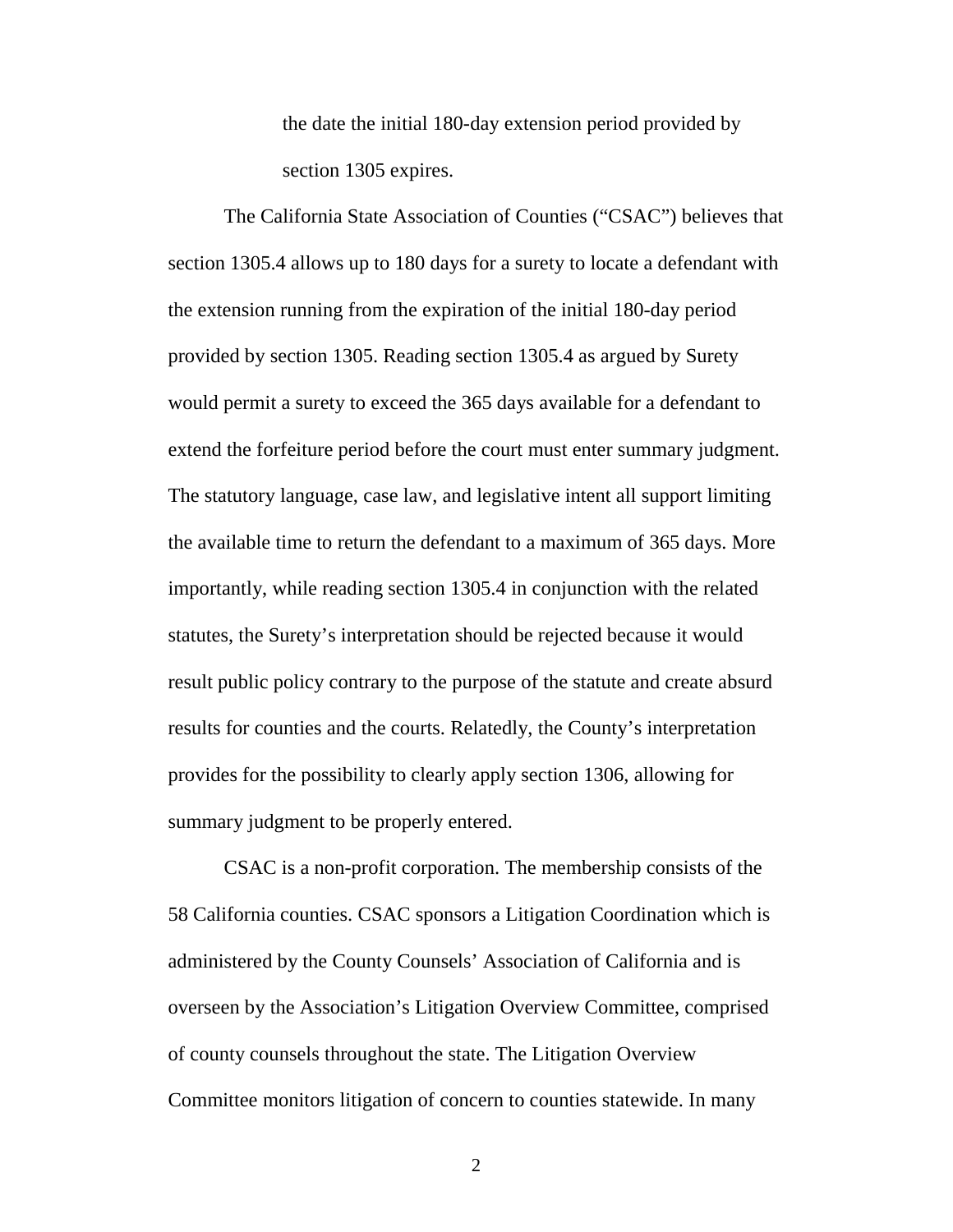counties, including the County of Tulare in this case, County Counsel is tasked with representing the people in bail forfeiture matters. (See Pen. Code, §1305.3.) Counties are among the government agencies that receive a portion of the forfeiture proceeds. (See Pen. Code, §1463 et seq.) Thus, counties have strong administrative and economic interests in this issue.

#### **ARGUMENT**

#### I. THE PLAIN LANGUAGE OF THE STATUTE AND LEGISLATIVE INTENT SUPPORT LIMITING THE TOTAL TIME FOR RETURNING A CRIMINAL DEFENDANT TO 365 DAYS

A. The Statute is Clear on its Face that an Extension Cannot Exceed 180 Days.

In interpreting a statute, courts start with the text to determine its meaning and proper application. "Although a court may properly rely on extrinsic aids, it should first turn to the words of the statute to determine the intent of the Legislature. 'If the words of the statute are clear, the court should not add to or alter them to accomplish a purpose that does not appear on the face of the statute or from its legislative history.'" (*Cal. Teachers Assn. v. San Diego Community College Dist.* (1981) 28 Cal.3d 692, 698, quoting *People v. Knowles* (1950) 35 Cal.2d 175, 183.) Code of Civil Procedure section 1858 states: "In the construction of the statutes and instruments, the office of the Judge is simply to ascertain and declare what is in terms or in substance declared therein, not to insert what has been omitted, or to omit what has been inserted." (Code Civ. Proc., §1858.) The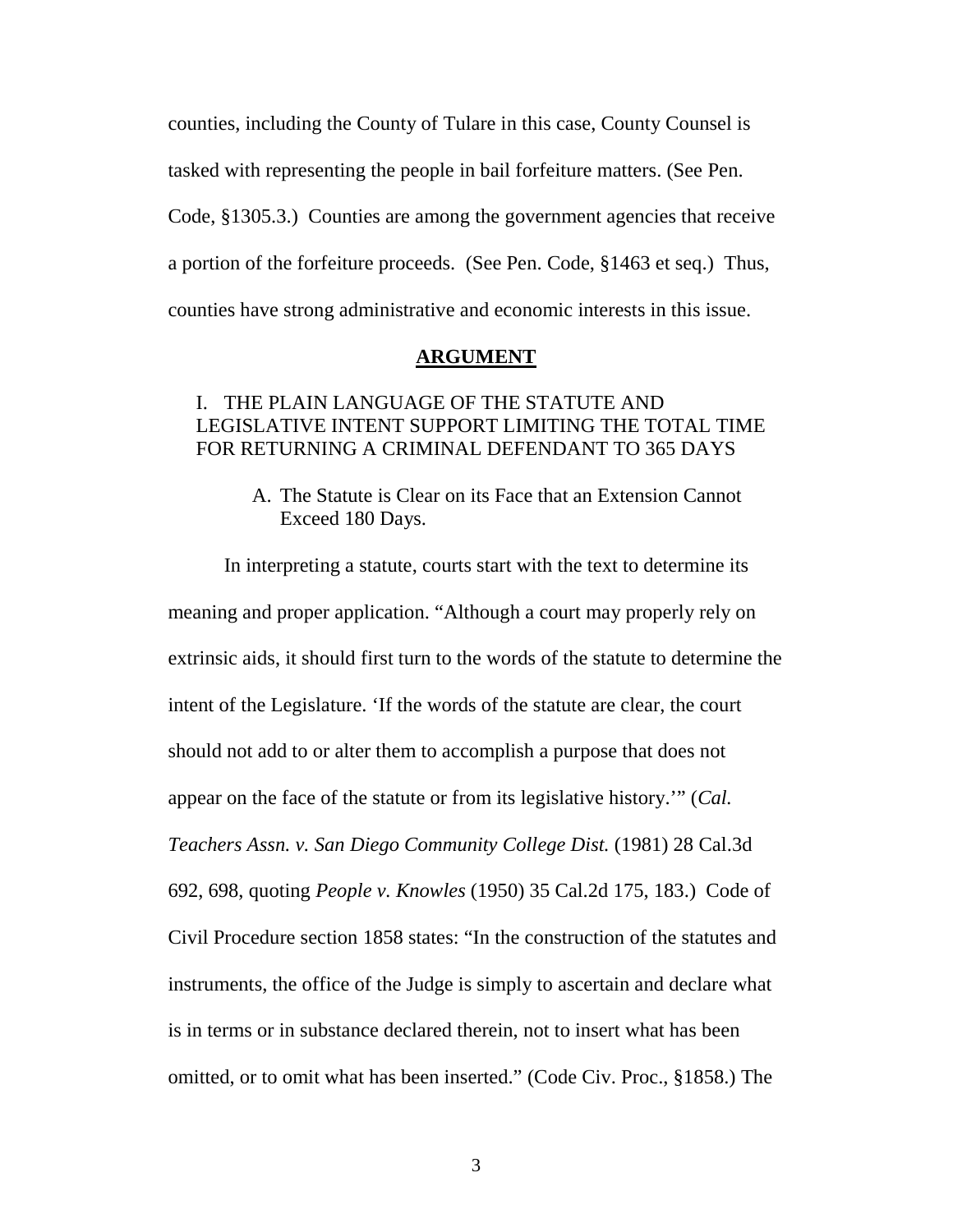role of the court is to construe the meaning of the statutes through the text. In order to understand what these words mean, courts typically look at the language and interpret the words by their plain meaning.

The statute at issue here is section 1305.4. It states: "The court, upon hearing and a showing of good cause, may order the period extended to a time not exceeding 180 days from its order." (Pen. Code, §1305.4.) In general, "courts must take a statute as they find it, and it is their duty to construe it as it stands enacted. Their interpretation must be based on the language used." (*Callahan v. San Francisco* (1945) 68 Cal. App.2d 286, 290, citing *Electric L. & P. Co. v. San Bernardino* (1893) 100 Cal. 348, 351.)

The plain reading of section 1305.4 is that the words "not exceeding" indicate a maximum time limit for courts in granting extension periods for forfeiture. The words "not exceeding" clearly provide that an extension period for forfeiture cannot go beyond a total of 180 days. Any other interpretation would read the words, "not exceeding," out of the statute. It is a primary rule in statutory interpretation to give meaning to every word in the statute. Thus, "'[i]n construing statutory language, it is fundamental, if possible, to give effect to each sentence, phrase and word thereof.'" (*Los Angeles Finance Co. v. Flores* (1952) 110 Cal.App.2d Supp. 850, 852, quoting *Whitley v. Superior Court of Los Angeles County* (1941) 18 Cal.2d 75, 78.)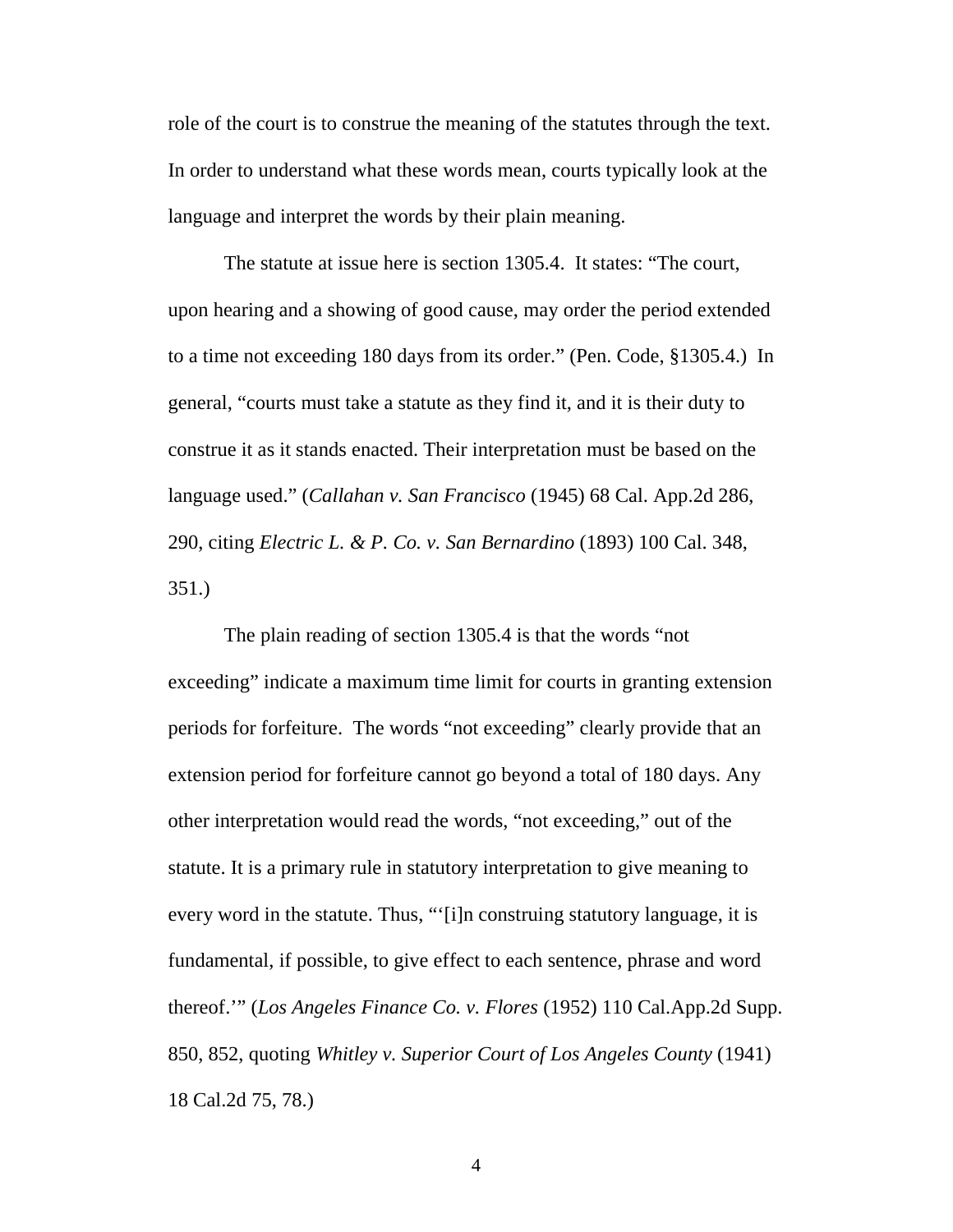#### B. Governing Case Law Limits Penal Code section 1305.4 to a Total of 365 Days to Return a Criminal Defendant.

The Surety argues that the statute is ambiguous because the words "its order" can have two interpretations. In this case, Surety argues that "its order" refers to the extension order granted by section 1305.4. To the extent this Court believes the statute to be ambiguous, the courts have already resolved the ambiguity in favor of the County.

The language of section 1305.4 was discussed in the *Taylor Billingslea* case. Specifically, *Taylor Billingslea* stated the issue as follows: "Does 'its order' mean the order issued in response to each request for extension which could result in limitless extensions of time as long as 'good cause' is shown and no single extension exceeds 180 days?" (*People v. Taylor Billingslea Bail Bonds* (1996) 74 Cal.App.4th 1193, 1198.) The court concluded: "Guided by the language of the statute and the explanation of its provisions provided by the legislative counsel, we are of the opinion that the Legislature intended section 1305.4 to allow an extension of no more than 180 days past the 180-day period set forth in section 1305." (*Id.*  at p. 1999.) Similar to the County's interpretation, the court's conclusion in *Taylor Billingslea* expresses that the 180-day extension period is measured from the date the initial extension order provided by section 1305 expires, and that this argument would be consistent with the Legislature's intent of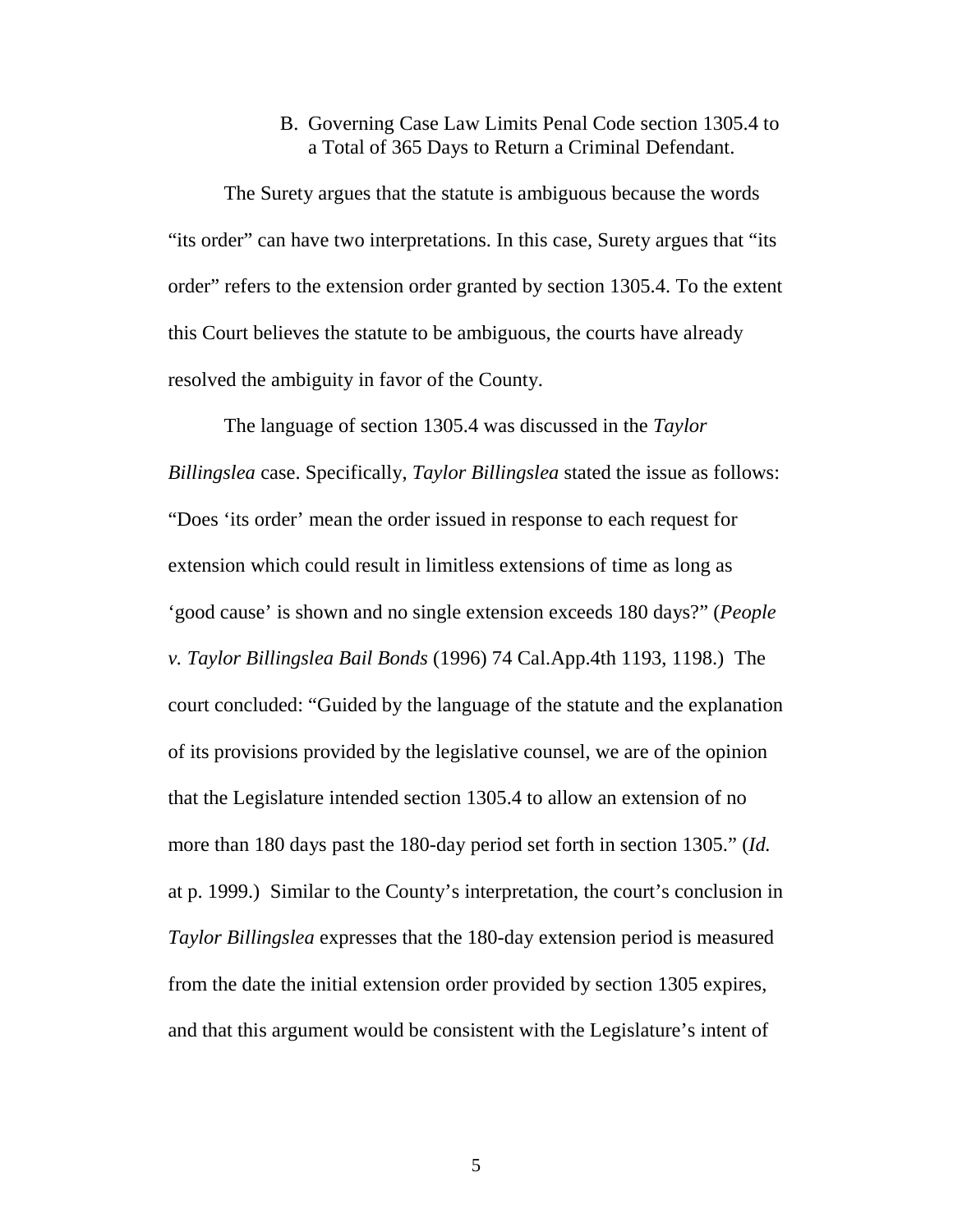limiting the extension period provided by section 1305.4 to "no more than 180 days."

The alternative interpretation, which is argued by the Surety, is that the additional 180-day extension period provided by section 1305.4 begins on the date the extension is granted rather than the date of the original 180 day extension period expires. The Surety relies upon a recent Second District opinion, *County of Los Angeles v. Williamsburg National Ins. Co.* ([2](#page-13-0)015) 235 Cal. App. 4th 944<sup>2</sup>, to support its position. That opinion states in a footnote: "We are bound by the language of section 1305.4, which states that the court may order the exoneration 'period extended to a time not exceeding 180 days from its order.' This plain text clearly states that any extension runs from the date the court issues the order granting an extension." (*Id*. at p. 952, fn. 7, citing *People v. American Contractors Indemnity Co.* (2004) 33 Cal.App.4th 653, 658.)

However, *Williamsburg* should not control the outcome of this case. First, the language regarding the interpretation of section 1305.4 lacked any substantive analysis, but was merely included in a footnote. Compared to the thorough review of the legal question provided in *Taylor Billingslea*, the *Williamsburg* case does not provide a basis for straying from the longestablished rule on this question.

<span id="page-13-0"></span> $2$  Petition for Review of this case is currently pending. (Case No. S226440).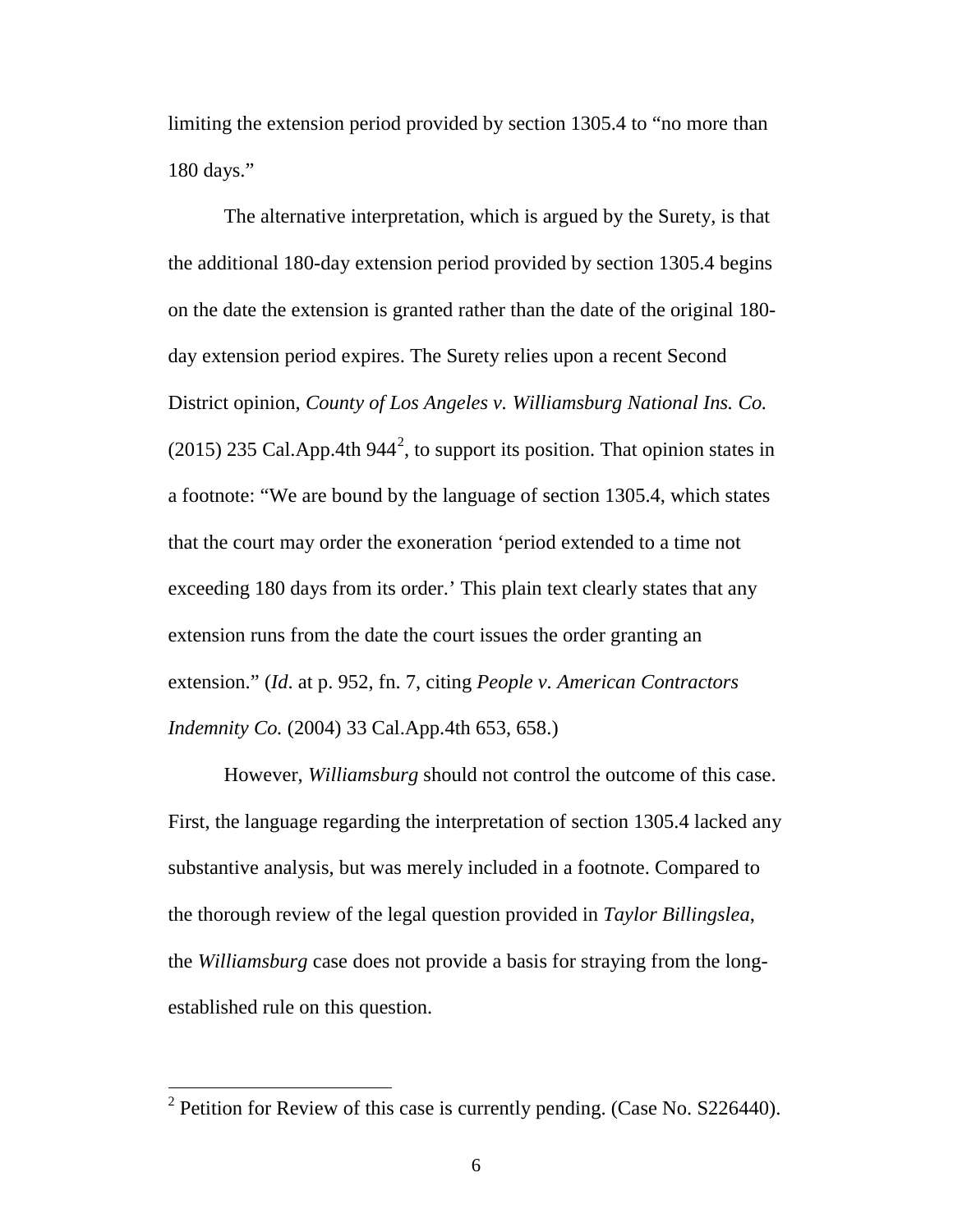Second, the *Williamsburg* court's disagreement with *Taylor Billingslea* relies on language from *American Contractors*, but fails to provide any context for the language cited. Indeed, *American Contractors*  was not concerned about when an extension under section 1305.4 begins to run. Rather, the issue there was whether a summary judgment that was entered before the hearing on a section 1305.4 motion was void or voidable. (*American Contractors*, *supra*, 33 Cal.App.4th at p. 660.) In fact, there was no discussion in *American Contractors* of when the 180-day extension should commence. Thus, the basis for the footnote in *Williamsburg* comes from dicta in *American Contractors*.

Finally, both *Williamsburg* and *American Contractors* can be distinguished from the case here. In *Williamsburg*, the court's interpretation of the words "its order" was in relation to the issue of the trial court's denial of the surety's motion to extend the forfeiture period without a hearing, disallowing the surety the opportunity to provide good cause for an extension under section 1305.4. The facts in the case here differ in that the Surety did have an opportunity for a hearing to determine the merits for an extension of forfeiture. *American Contractors* is also distinguishable because, as noted above, the court did not consider section 1305.4 the issue of the case, mainly focusing on section 1306 and "whether summary judgment entered on the last day of the appearance period or one day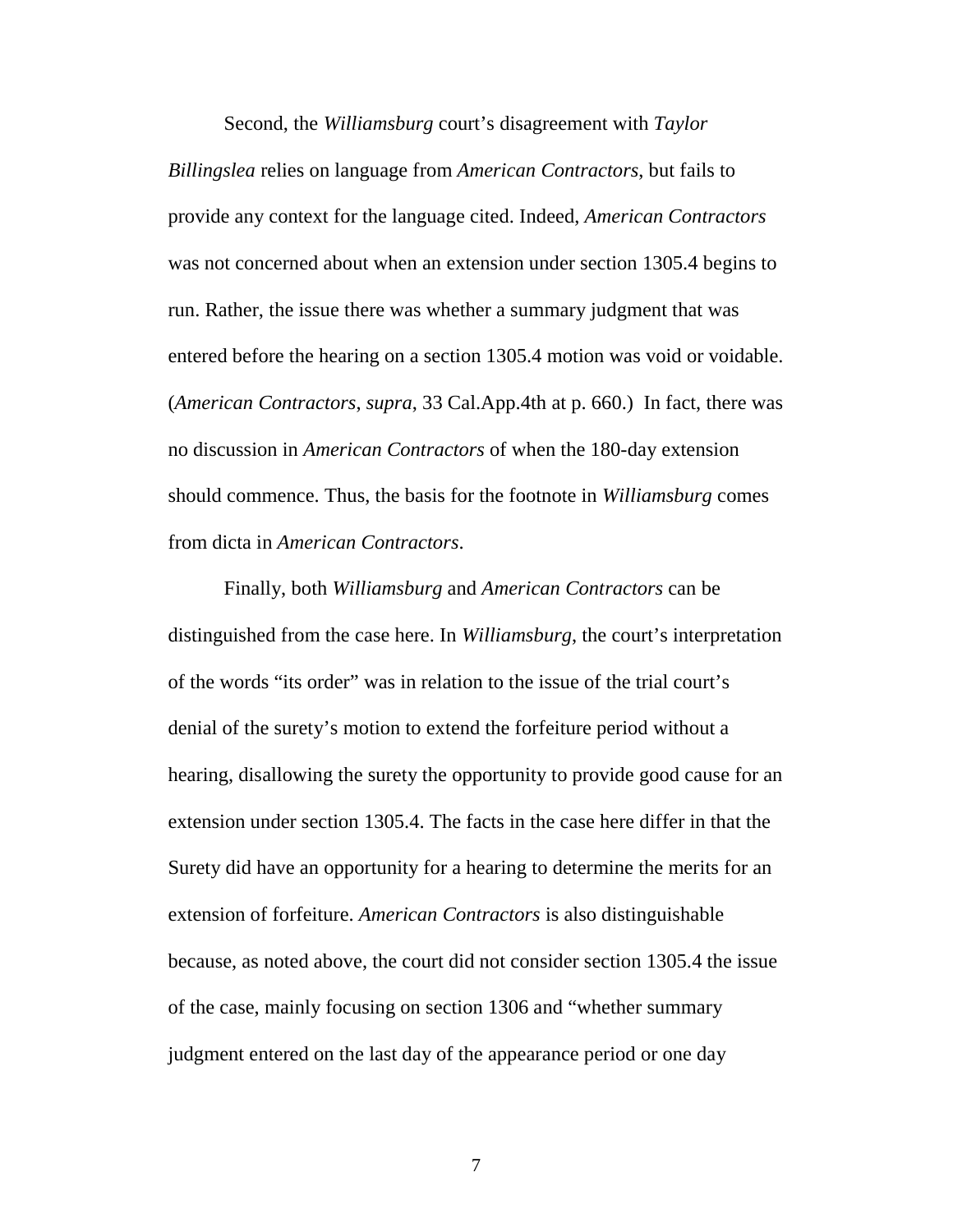prematurely is void or merely voidable." (*American Contractors Indemnity Co., supra,* (2004) 33 Cal.App.4th 653, 657.)

Thus, despite the recent case, the majority rule is still that adopted by *Taylor Billingslea* as the correct resolution of this issue. For example, in *People v. Accredited Surety & Casualty Company, Inc.,* the People argued that, specifically, the words "its order" in section 1305.4 refer to the order granting the extension. However, the court in *Accredited Surety* ruled against the People's argument and reasoned: "All of the cases that have addressed the ambiguity in section 1305.4 have concluded that this is not a correct reading of the statute..." (*People v. Accredited Surety & Casualty Co., Inc.* (2013) 220 Cal.App.4th 1137, 1147.) The court in *Accredited Surety* applied the "construction of section 1305.4 adopted by every court that has thus far considered the question…" (*Id*. at p. 1148.) The court also noted that the *Taylors Billingslea* conclusion was "the same conclusion expressed in *People v. Granite State Insurance Co…*and in *People v. Bankers Ins. Co…*" (*Ibid*.) In *People v. Bankers Ins. Co.* (2010) 182 Cal.App.4th 1[3](#page-15-0)77, 1382, the court reached the same conclusion,  $3$  holding

<span id="page-15-0"></span><sup>&</sup>lt;sup>3</sup> The court in *Bankers Ins. Co* was considering whether summary judgment was entered properly – within 90 days after forfeiture was declared – under section 1306. In this case, notice of forfeiture was mailed to the surety on January 29, 2007. Bankers filed multiple motions to extend the 185-day period, which the court granted, allowing extensions until July 15, 2008. The court, however, held that "the maximum time Bankers could properly have been granted (absent circumstances requiring a tolling of the statute) within which to justify vacating forfeiture and exonerating the bond was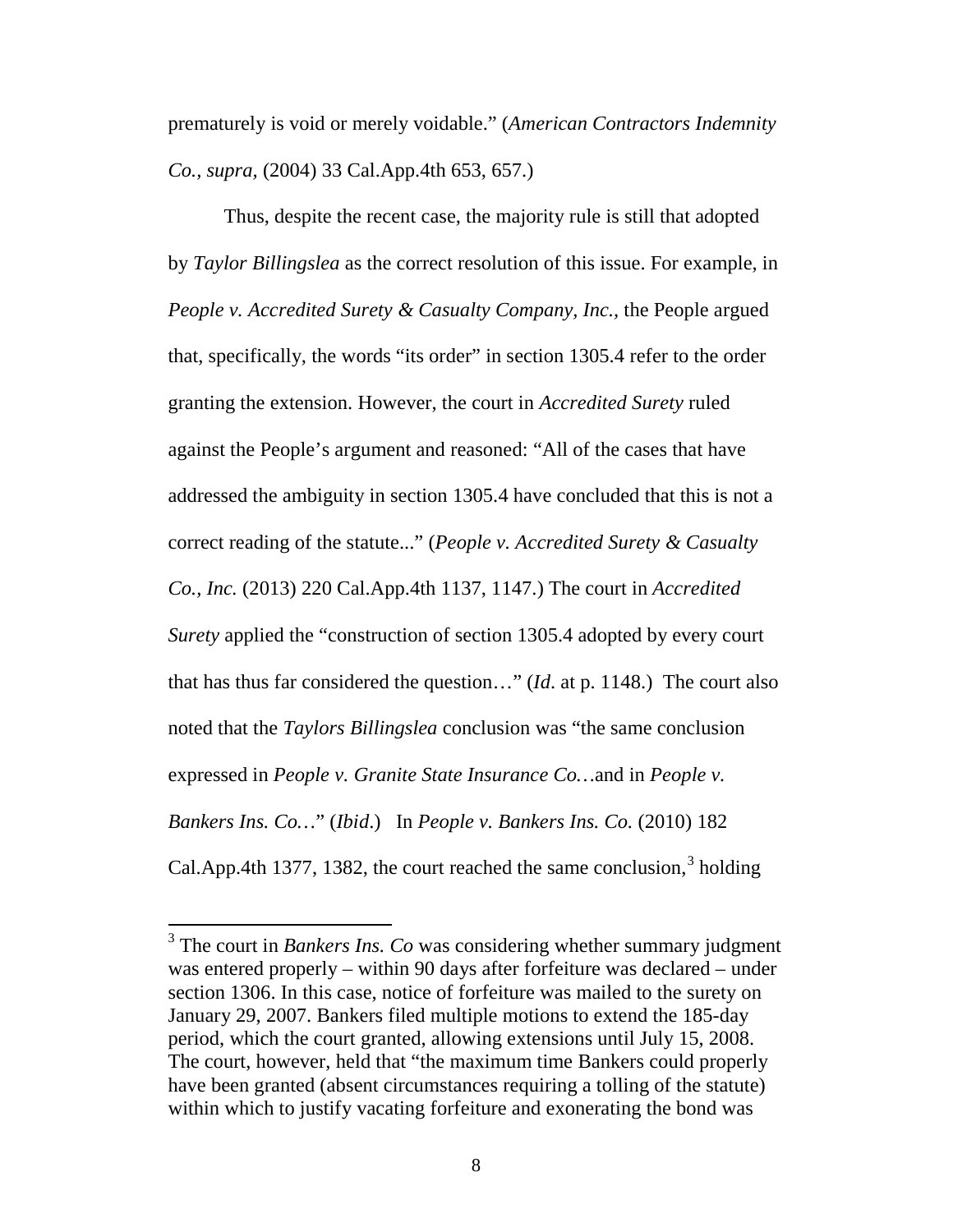that a surety has a total of 365 days, which includes the original extension of 185 days provided in section 1305 in addition to the 180-day extension period provided in section 1305.4, to locate and return a defendant to custody.

Thus, a majority of courts to consider this issue have agreed with the County's position and rejected the notion of starting the 180-day period from the date the extension order is granted. This court should similarly follow this line of cases concluding that a total of 365 days is available to return a criminal defendant.

#### C. Legislative Intent Also Supports Limiting the Total Period to Return a Criminal Defendant to 365 Days.

Legislative intent is also an important tool for courts in interpreting a statute. "A statute is to be construed according to the intent of the lawmaking body. The intent is the vital part and the primary rule of construction is to ascertain and give effect to that intent." (*Blumenthal v. Larson* (1926) 79 Cal.App. 726, 730.) In order to understand what results that the Legislature intended when enacting section 1305.4, the court in *Taylor Billingslea* reasoned:

> The general principles that guide interpretation of statutory scheme are well established. When assigned a task of statutory interpretation, we are generally guided by the

 $\overline{a}$ 

<sup>365</sup> days – from January 29, 2007, to January 29, 2008." (*Bankers Ins. Co*., *supra*, 182 Cal.App.4th at p. 1382.) The court ultimately held that court "acted in excess of its jurisdiction when it extended the appearance period to July 15, 2008. (*Ibid*.)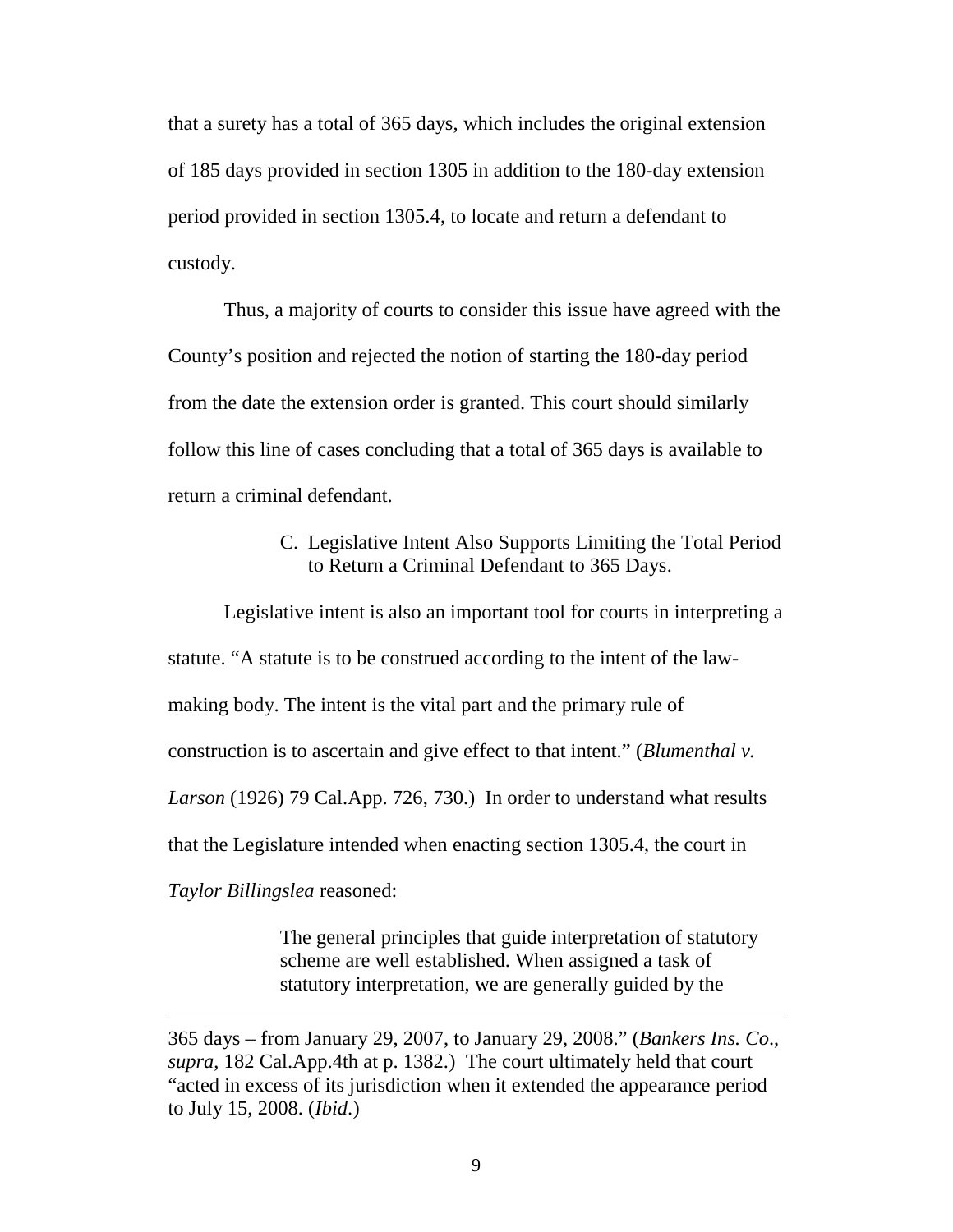express words of the statute. 'Our function is to ascertain the intent of the legislature so as to effectuate the purpose of law. To ascertain such intent, courts turn first to the words of the statute itself, and seek to give the words employed by the Legislature their usual and ordinary meaning.

(*Taylor Billingslea Bail Bonds*, *supra*, 74 Cal.App.4th at p. 1198.)

Although a statute's text functions as the primary tool of interpretation, legislative intent provides support and evidence to further understand the statute's language and to advance the purpose of the law. Thus, it is a "fundamental rule that a court 'should ascertain the intent of the Legislature so as to effectuate the purpose of the law.'" (*Cal. Teachers Assn.*, *supra*, 28 Cal.3d at p. 698, quoting *Select Base Materials v. Board of Equal.* (1959) 51 Cal. 2d 640, 645.)

The court in *Taylor Billingslea* utilized legislative history in order to determine the intent of the legislature regarding section 1305.4. In doing so, the court cited the Legislative Digest, which explained the purpose and effects of this particular provision:

> The legislative counsel then discussed the change that would be wrought by the new provision: "This bill would authorize the surety or depositor to file a motion, based upon good cause, for an order extending the 180-day period that includes a declaration or affidavit that states the reasons why there is good cause to extend that period. If, after a hearing, the court finds good cause to extend the 180-day period, *the court would be authorized to extend that period up to an additional 180 days*."

(*Taylor Billingslea Bail Bonds*, *supra*, 74 Cal.App.4th. at p. 1199.)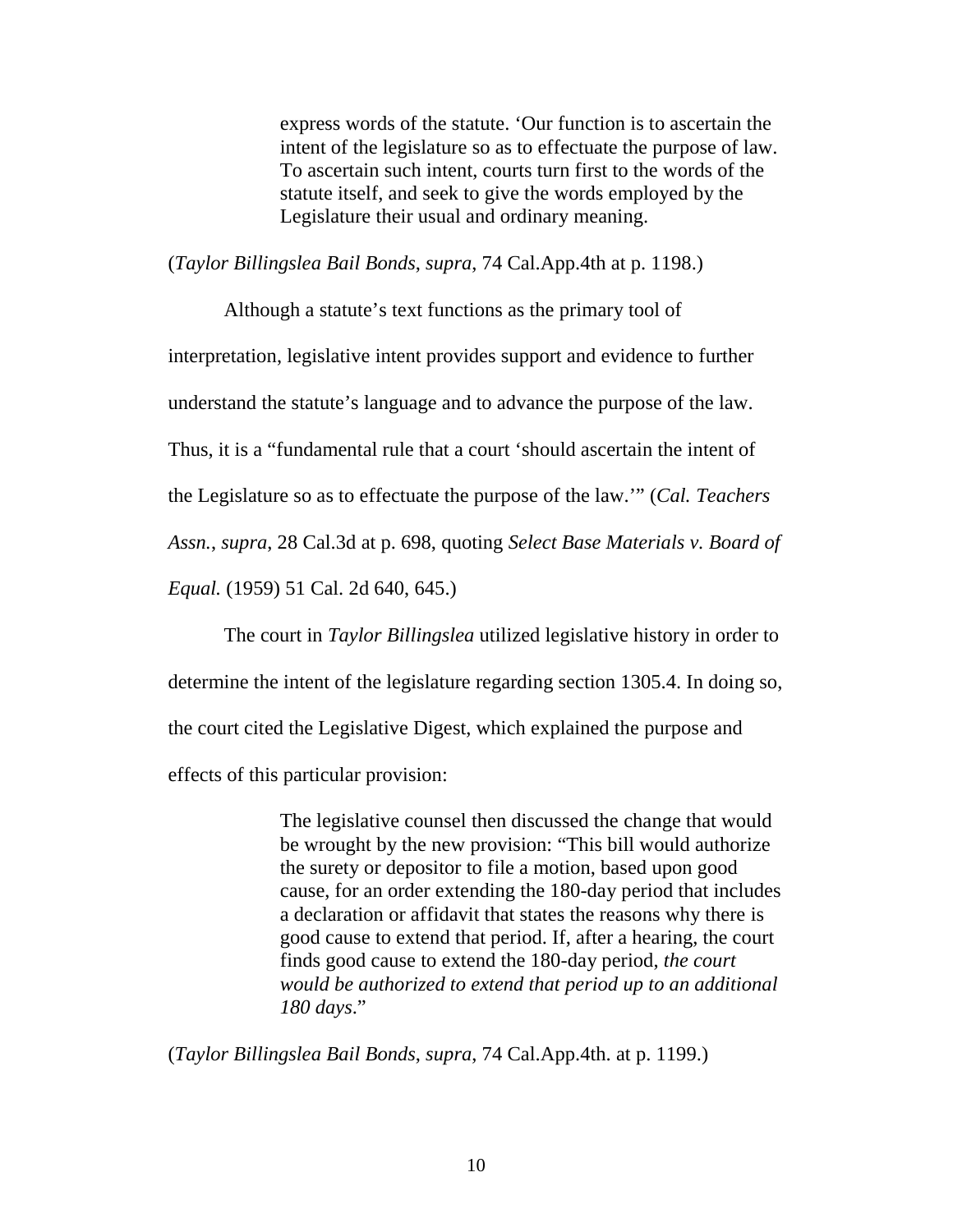The Legislative Digest clearly states that the total extension periods is limited to "up to an additional 180 days." The specific words, "up to an additional 180 days," make clear the Legislature's intent of limiting extensions rather than allowing an indefinite amount of time. Courts must act to advance this specific purpose: "'It is the prime purpose of the courts, in examining a statute to ascertain and effectuate the legislative purpose; a statute will not be given an interpretation in conflict with its clear purpose.'" (*People v. Ranger Ins. Co.* (1996) 51 Cal.App.4th 1379, 1384, quoting *People v. Amwest Surety Ins. Co.* (1980) 105 Cal.App.3d 51, 56.)

In this case, it would be contrary to the Legislature's intent to adopt the Surety's argument because doing so would allow a surety more than 365 – the initial 185 days provided by section 1305 in addition to the180 days provided by section 1305.4 – to locate a defendant. The Surety's argument would be inconsistent with the Legislature's intent to limit a second extension under 1305.4 "up to an additional 180 days." Therefore, in order to advance the Legislature's specific intent, the lower court's reading of section 1305.4 should be upheld.

## II. THE COUNTY'S INTERPRETATION OF SECTION 1305.4 PROVIDES A CLEAR TIMEFRAME FOR COURTS TO PROPERLY APPLY SECTION 1306, WHICH ALLOWS COURTS TO ENTER SUMMARY JUDGMENT AGAINST DEFAULTING DEFENDANTS WITHIN THE REQUIREMENTS OF THE STATUTE.

An aspect of statutory interpretation is consideration of the statute's purpose. "In construing terms, 'we must…consider the "object to be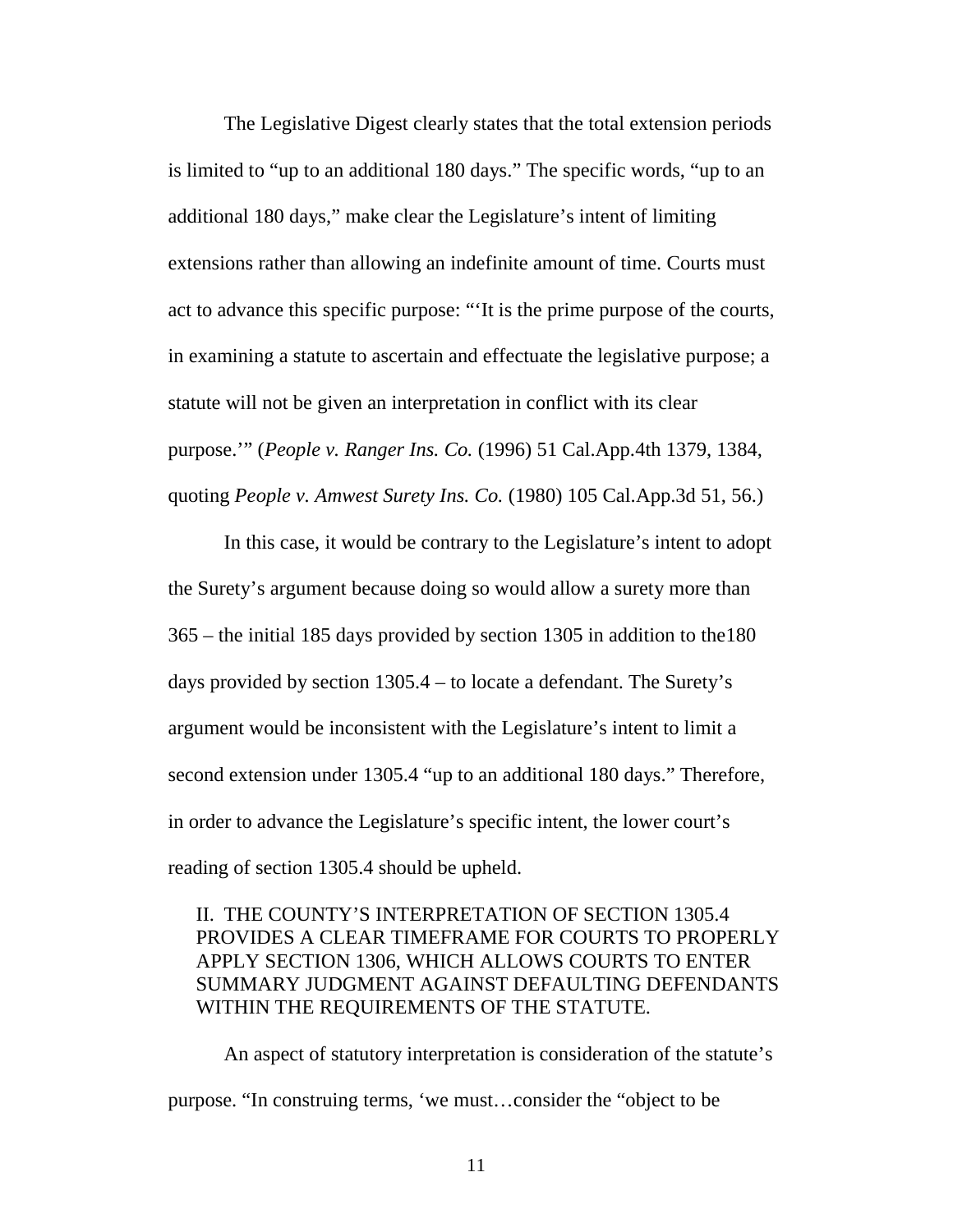achieved and the evil to be prevented by the legislation."'" (*People v. Fairmont Specialty Group* (2009) 173 Cal.App.4th 146, 153, quoting *In re Marquez* (2003) 30 Cal.4th 14, 20.) The statutes regarding bail and forfeiture of bail "are intended to provide the bail with an incentive to secure the arrest of the defaulting defendant." (*People v. Rolley* (1963) 223 Cal.App.2d 639, 641.)

As the general construction and interpretation of sections 1305 and 1305.4 indicate, these statutes provide a timeframe for the declaration of forfeiture by the court, and relatedly, provide a time period in order for the court to properly apply section 1306, which requires the entry of summary judgment after forfeiture is declared. When a defendant fails to appear and forfeiture can be declared, the court, under section 1306, must enter summary judgment against the defendant within 90 days. (Pen. Code, §1306.) Thus, taken together, sections 1305, 1305.4, and 1306 work to incentivize the return of the defendant.

The County's interpretation provides a time limitation that would allow courts to enter summary judgment pursuant to section 1306. Section 1306 provides that "the court that has declared the forfeiture shall enter a summary judgment against each bondsman named in the bond in the amount for which the bondsman is bound. The judgment shall be in the amount of the bond plus costs .…" (Pen. Code, §1306, subd. (a).) Therefore, by interpreting the words, "its order," in section 1305.4 to mean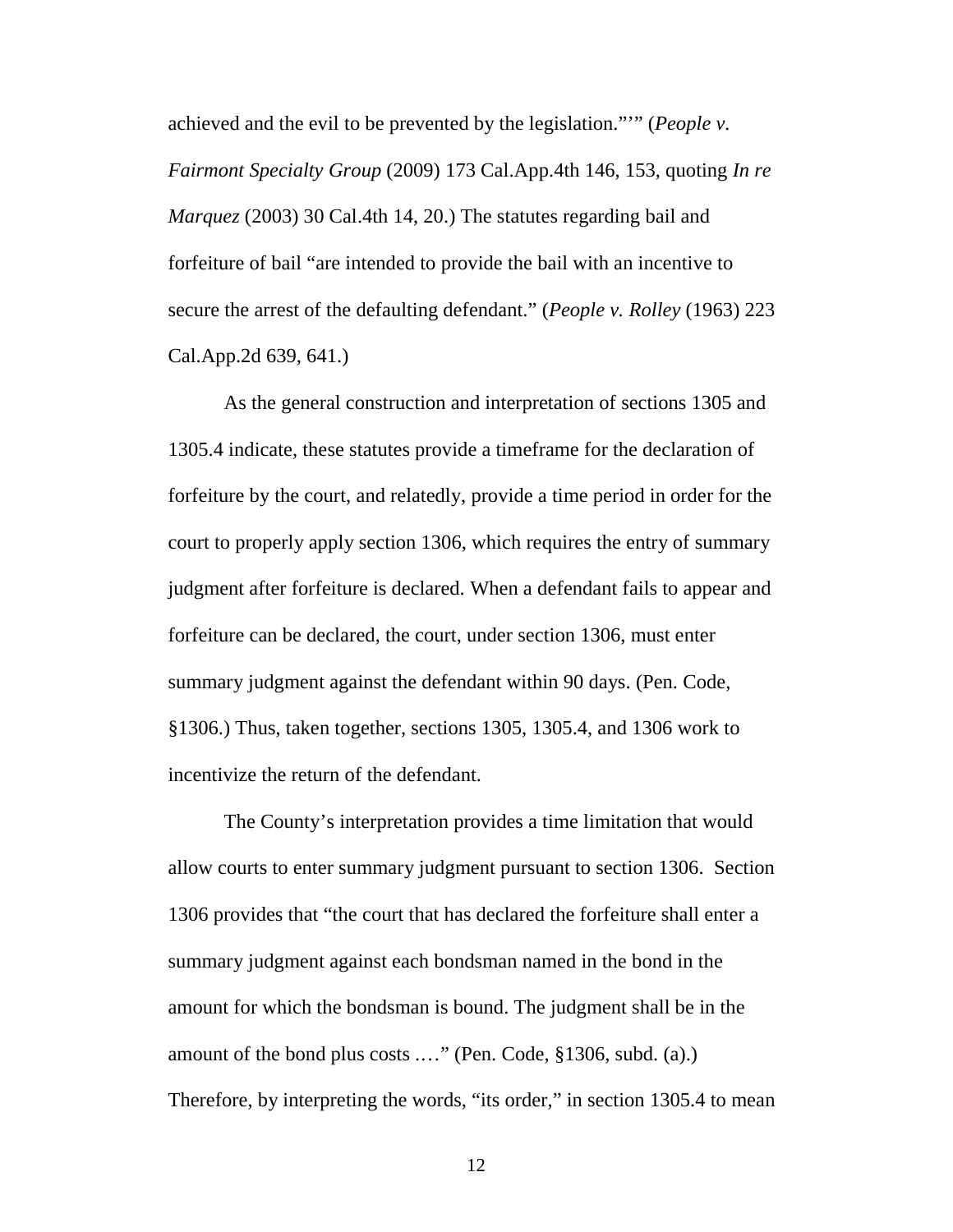the original notice order and limiting the amount of extensions to only 180 days, this Court will provide clear time limitations, which then would allow lower courts to properly apply section 1306. In this case, if the Surety's argument is adopted, it would allow for limitless extensions, which would mean that the courts might never be able to declare forfeiture and, in turn, courts would never be able to enter summary judgment against a defendant.

Section 1306 has generally been determined as a statute with clear provisions to be applied strictly by the courts: "'The provisions of Penal Code section 1306 are clear and unambiguous. They place the responsibility for entering summary judgment on defaulted bail on the court, unequivocally limit the time within which the judgment may be entered, and provide that the right to enter judgment terminates when that time limit has expired .…'" (*County of Sacramento v. Ins. Co. of the West* (1983) 139 Cal.App.3d 561, 565, citing *People v. Surety Ins. Co.* (1973) 30 Cal.App.3d 75, 79-80.) In general, courts adopt interpretations of statutes that would allow for a clear application of law: "It is the duty of the courts, within the framework of the statutes passed by the Legislature, to interpret the statutes so as to make them workable and reasonable." (*Regents of Univ. of Cal. v. Superior Court of Los Angeles County* (1970) 3 Cal.3d 529, 536-537.)

The Surety's interpretation of section 1306 would not only make the statute unclear, but it would be unworkable as the counties and courts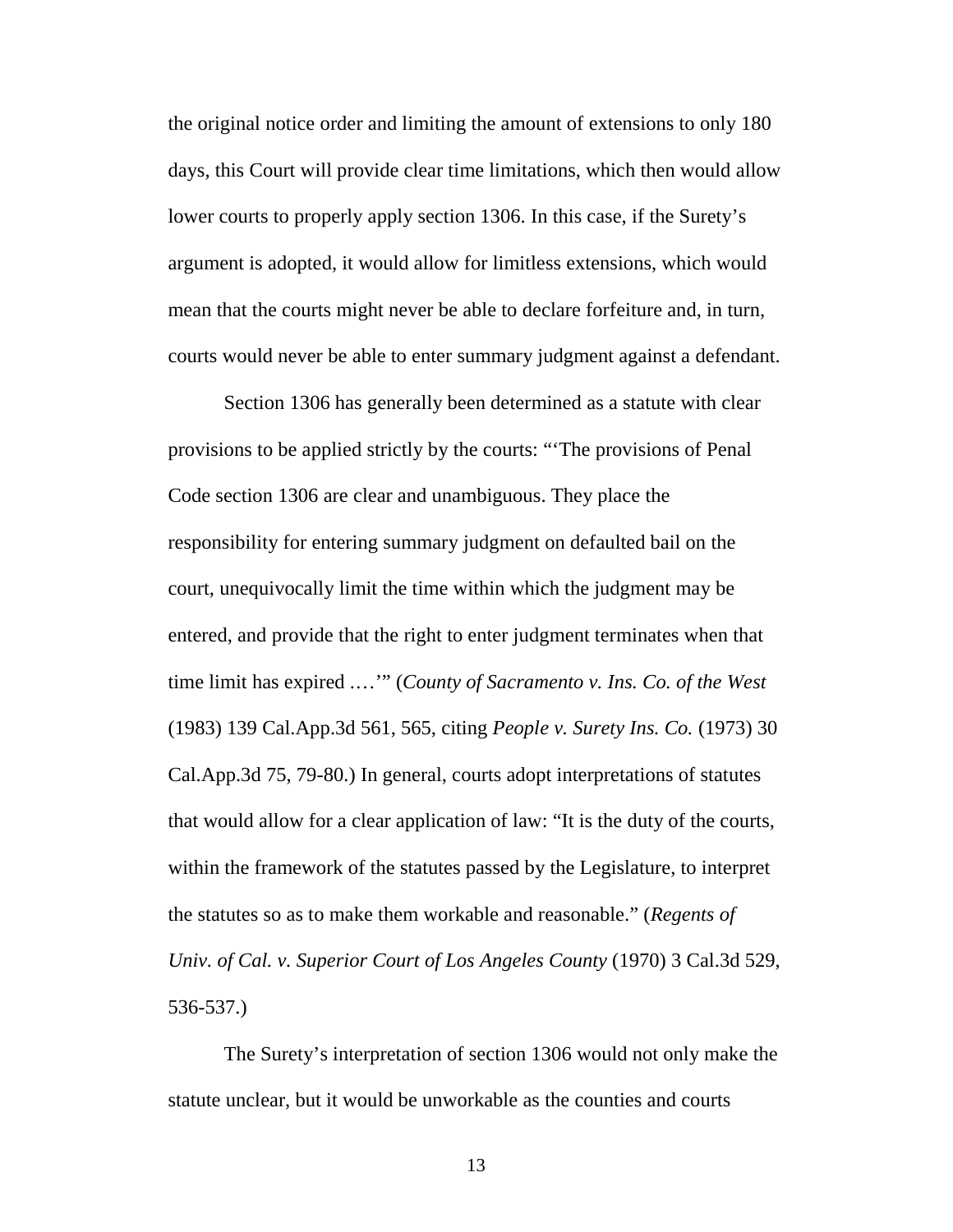would be without the ability to declare forfeiture because of indeterminate time extensions. Thus, section 1306 could not be properly applied. Section 1305.4 should thus be read to avoid such problems and confusion in the application of section 1306.

#### III.THE SURETY'S INTERPRETATION CREATES ABSURD RESULTS FOR COUNTIES AND THE COURTS.

Interpretation of a statute must also take into consideration of the advancement of reasonable legislative policy in order to avoid absurd results: "Where the construction of a statute is necessary, it should be interpreted so as to produce a result that is reasonable .…" (*Associates Discount Corp. v. Tobb Co.* (1966) 241 Cal.App.2d 541, 552.) Reasonable interpretation of the statute must be consistent with the purpose of the statute: "The provisions of section 1305 in particular must be accorded 'a reasonable, commonsense construction in line with [their] apparent purpose, in order to advance wise legislative policy and avoid absurdity.'" (*Fairmont Specialty Group*, *supra*, 173 Cal.App.4th at p. 153, quoting *People v. Ranger Ins. Co.* (1992) 9 Cal.App.4th 1302, 1307.)

In this case, the County's interpretation provides a reasonable interpretation of the statute because it advances public policy that provides administrative and financial benefits for counties and courts. Thus, "…a construction 'which is consistent with sound sense and wise policy, with a view to promoting justice' should be accepted; that which would produce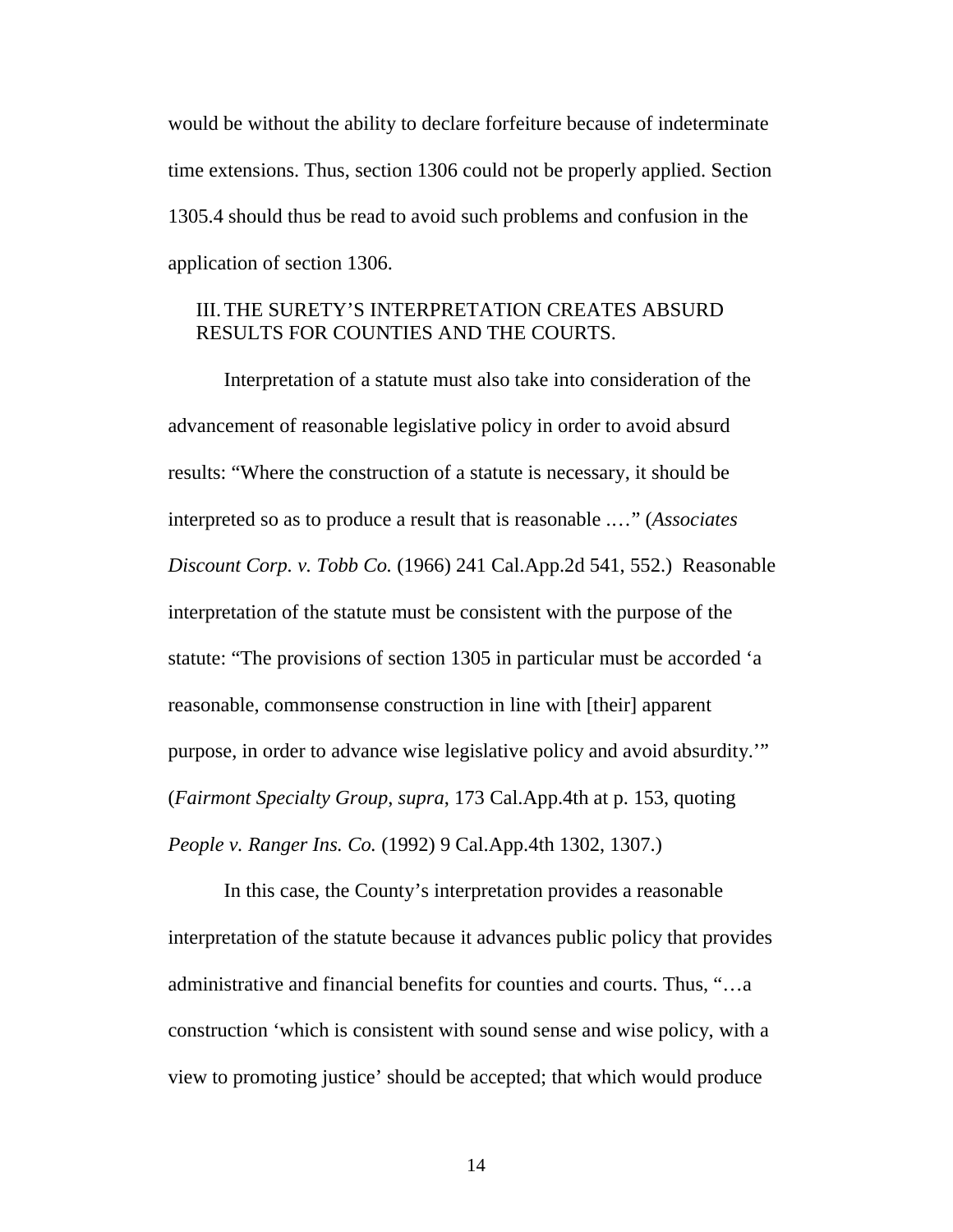an absurdity should be rejected .…" (*Associates Discount Corp.*, *supra*, 241 Cal.App.2d at p. 552, quoting *In re Estate of Todd* (1941) 17 Cal.2d 270, 275; citing *Stockton School Dist. v. Wright* (1901) 134 Cal. 64, 68.)

The court in *Taylor Billingslea* concluded that Surety's view "would permit the bail agent to obtain a new extension every 180 days, and drag the forfeiture period on indefinitely. This would violate the policy and spirit of the statutory framework within which section 1305.4 is found which strongly favors limiting the amount of time a surety has to challenge forfeiture." (*Taylor Billingslea Bail Bonds*, *supra*, 74 Cal.App.4th at p. 1199.) In essence, it would be possible for sureties in later situations to obtain extensions that exceeded the maximum period 365 days. Moreover, allowing such extensions would not only drag out the forfeiture period but could create more case hearings and court dates, which are unnecessary and impractical for courts and counties.

The County's reading of the statute provides a more reasonable result because it limits extensions of forfeiture, allowing the courts and counties to preserve resources and to properly apply related laws. Moreover, it would avoid the absurd results of allowing a surety to seek never-ending extensions and thereby circumvent the purpose of bail – returning the criminal defendant to court. If an entire year of active efforts to locate and return a criminal defendant is not sufficient time, that is an issue that should be resolved by the Legislature, not the courts.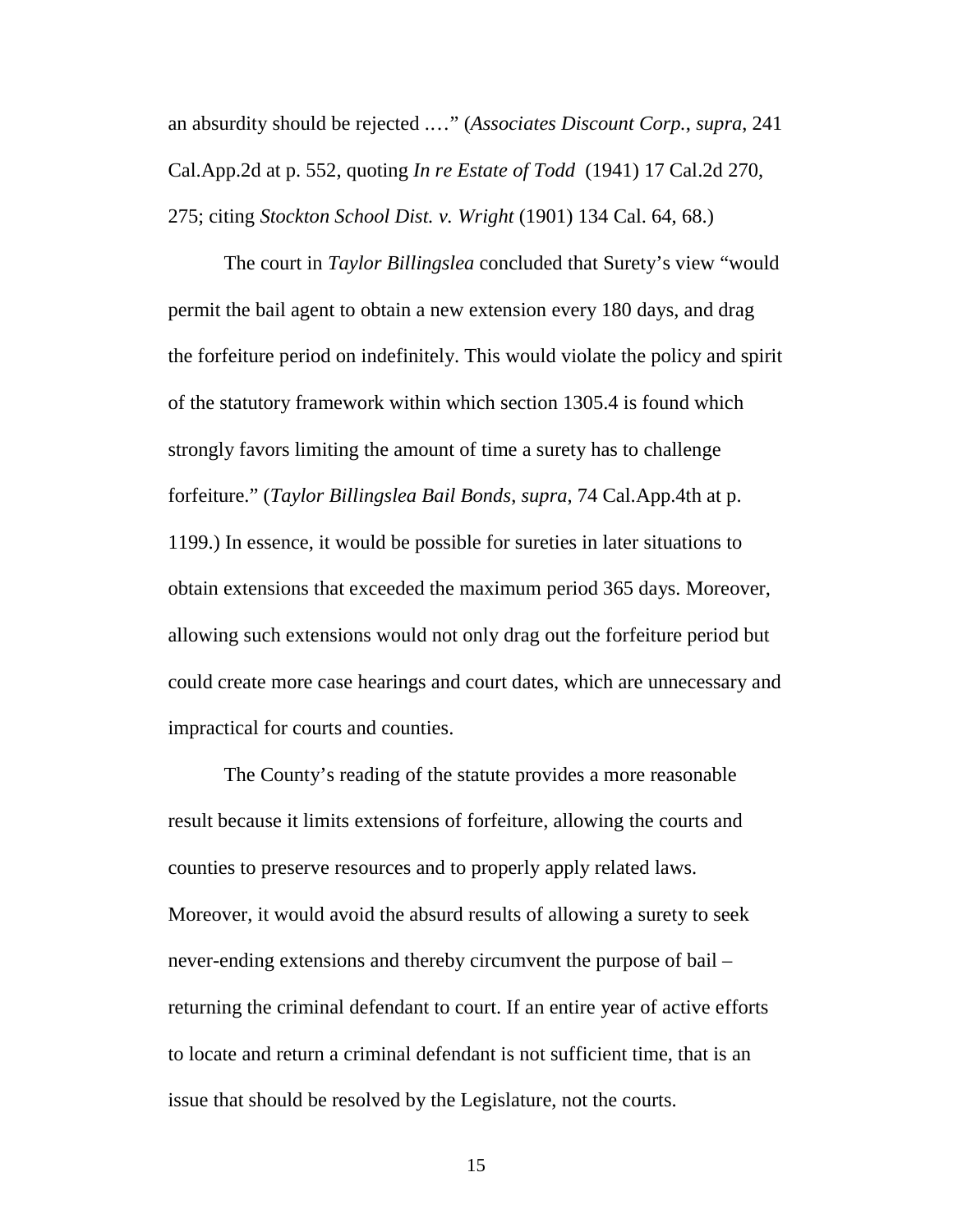In this case, under the Surety's interpretation of section 1305.4, section 1306, which provides that summary judgment be entered if forfeiture is declared, cannot be properly applied. In turn, under section 1305.3, which provides that the counties can recover on summary judgment, collecting payments of forfeiture of bail would not be possible. Thus, the inability to either have the criminal defendant returned or collect on summary judgment payments turns the bail bond process on its head. Therefore to avoid such absurd consequences, this court should affirm the trial court ruling and provide an interpretation of the statute that provide the more reasonable and just results in administering the bail system.

#### **CONCLUSION**

Case law and the Legislature's intent support the conclusion that section 1305.4 provides up to 180 days past the initial extension period provided by section 1305, allowing a total of 365 days before forfeiture may be declared. This conclusion provides a clear timeframe for counties and courts to apply related statutes. Moreover, it avoids administrative and impracticalities for both counties and the court. To advance the intent of the statute and avoid its circumvention, CSAC urges the court to affirm the trial court's ruling.

Dated: June 10, 2015 By:

JENNIFER BACON HENNING Attorney for Amicus Curiae California State Association of Counties

\_\_\_\_\_\_\_\_\_\_\_\_\_\_\_\_\_\_\_\_\_\_\_\_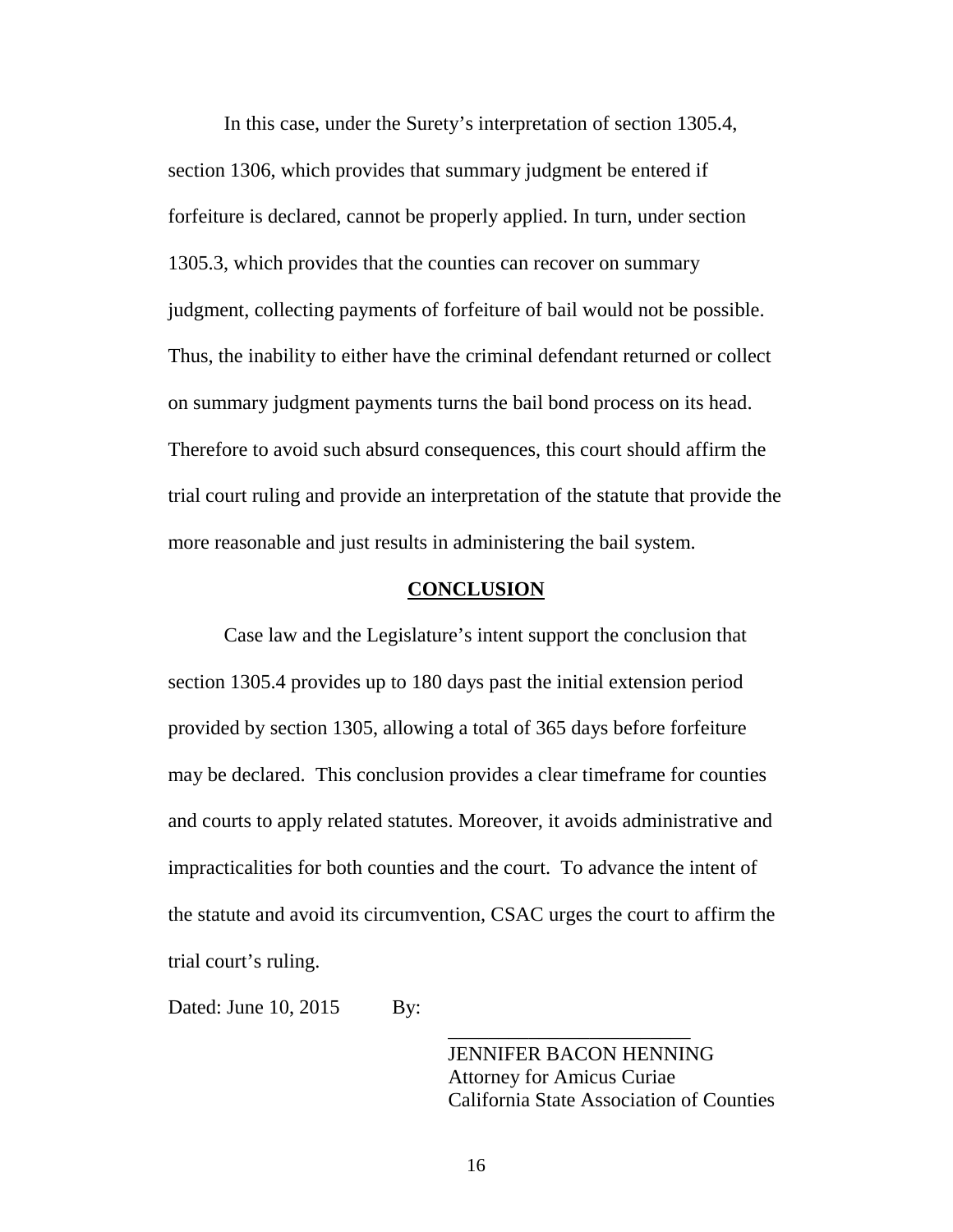# **CERTIFICATION OF COMPLIANCE WITH CALIFORNIA RULES OF COURT, RULE 8.204(c)(1)**

I hereby certify that this brief has been prepared using proportionately double-spaced 13 point Times New Roman typeface. According to the word count feature in my Microsoft Word software, this brief contains 3,716 words.

I declare under penalty of perjury under the laws of the State of California that the foregoing is true and correct. Executed this 10th day of June, 2015 in Sacramento, California.

Respectfully submitted,

By:

 $\frac{1}{\sqrt{2}}$  ,  $\frac{1}{\sqrt{2}}$  ,  $\frac{1}{\sqrt{2}}$  ,  $\frac{1}{\sqrt{2}}$  ,  $\frac{1}{\sqrt{2}}$  ,  $\frac{1}{\sqrt{2}}$  ,  $\frac{1}{\sqrt{2}}$  ,  $\frac{1}{\sqrt{2}}$  ,  $\frac{1}{\sqrt{2}}$  ,  $\frac{1}{\sqrt{2}}$  ,  $\frac{1}{\sqrt{2}}$  ,  $\frac{1}{\sqrt{2}}$  ,  $\frac{1}{\sqrt{2}}$  ,  $\frac{1}{\sqrt{2}}$  ,  $\frac{1}{\sqrt{2}}$  JENNIFER BACON HENNING Attorney for Amicus Curiae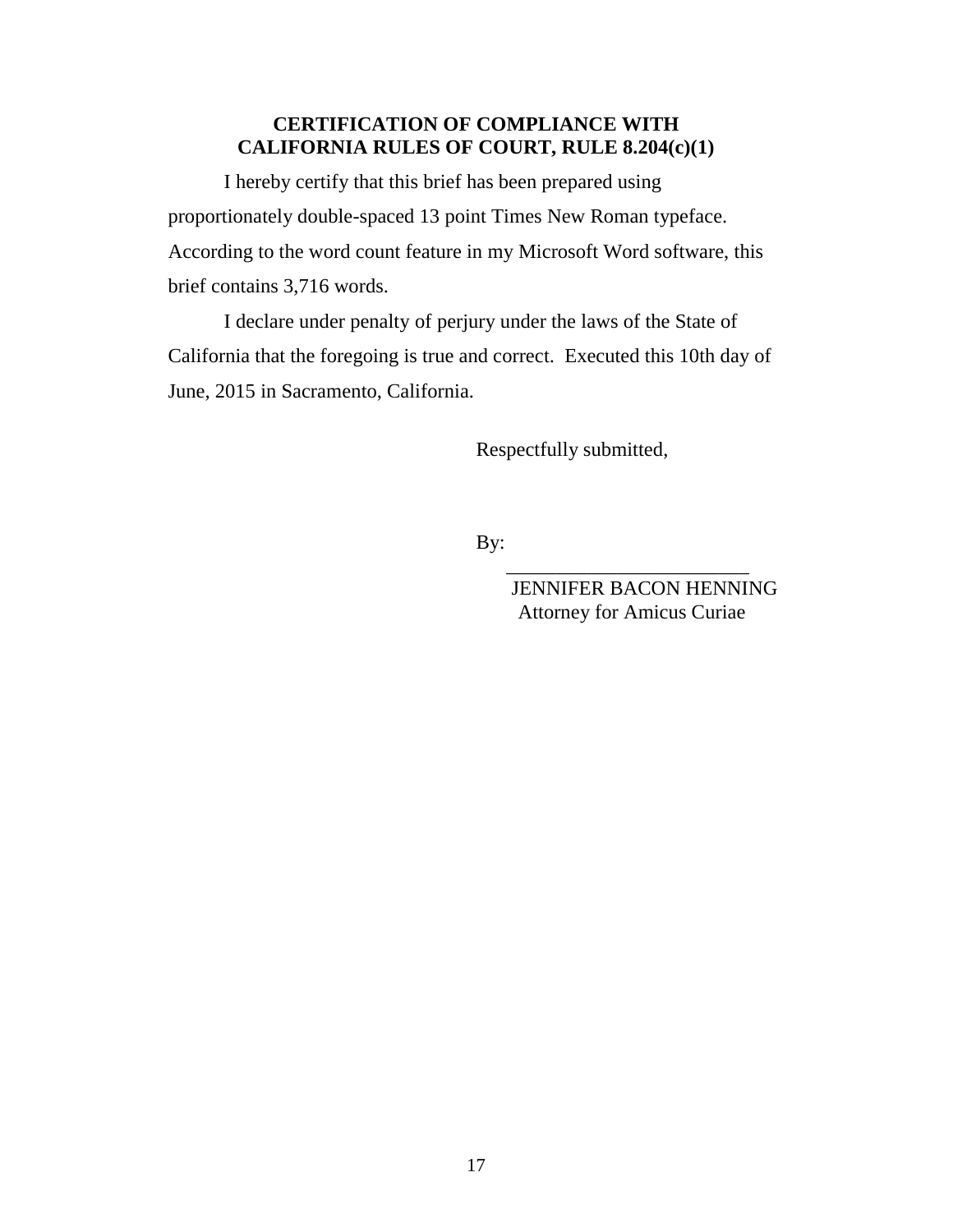#### Proof of Service by Mail

*People v. United States Fire Insurance Co.* Case No. F070771

I, Mary Penney, declare:

That I am, and was at the time of the service of the papers herein referred to, over the age of eighteen years, and not a party to the within action; and I am employed in the County of Sacramento, California, within which county the subject mailing occurred. My business address is 1100 K Street, Suite 101, Sacramento, California, 95814. I served the within

# **APPLICATION FOR PERMISSION TO FILE AMICUS CURIAE BRIEF IN SUPPORT OF PLAINTIFF AND RESPONDENT PEOPLE OF THE STATE OF CALIFORNIA; PROPOSED AMICUS CURIAE BRIEF BY THE CALIFORNIA STATE ASSOCIATION OF COUNTIES IN SUPPORT OF PLAINTIFF AND RESPONDENT PEOPLE OF THE STATE OF CALIFORNIA** by placing a copy thereof in a separate envelope for each addressee named hereafter, addressed to each such

addressee respectively as follows:

| Party                                                         | <b>Attorney</b>                                                                                                                                      |
|---------------------------------------------------------------|------------------------------------------------------------------------------------------------------------------------------------------------------|
| The People: Plaintiff and Respondent                          | Kathleen Marie Bales-Lange<br><b>County Counsel</b><br>2900 W Burrel St<br>Visalia, CA 93291                                                         |
| United States Fire Insurance Co. :<br>Defendant and Appellant | Jefferson Thomas Stamp<br><b>Attorney At Law</b><br>595 Park Ave., Suite 200<br>San Jose, CA 95110                                                   |
| <b>Trial Court</b>                                            | Hon. Gary Paden<br>Superior Court of California<br>County of Tulare<br><b>County Civic Center</b><br>221 South Mooney Boulevard<br>Visalia, CA 93291 |
| California Supreme Court                                      | One Electronic Copy<br>(CRC 8.44(b)(1); 8.212(c)(2))                                                                                                 |

## **Proof of Service List**